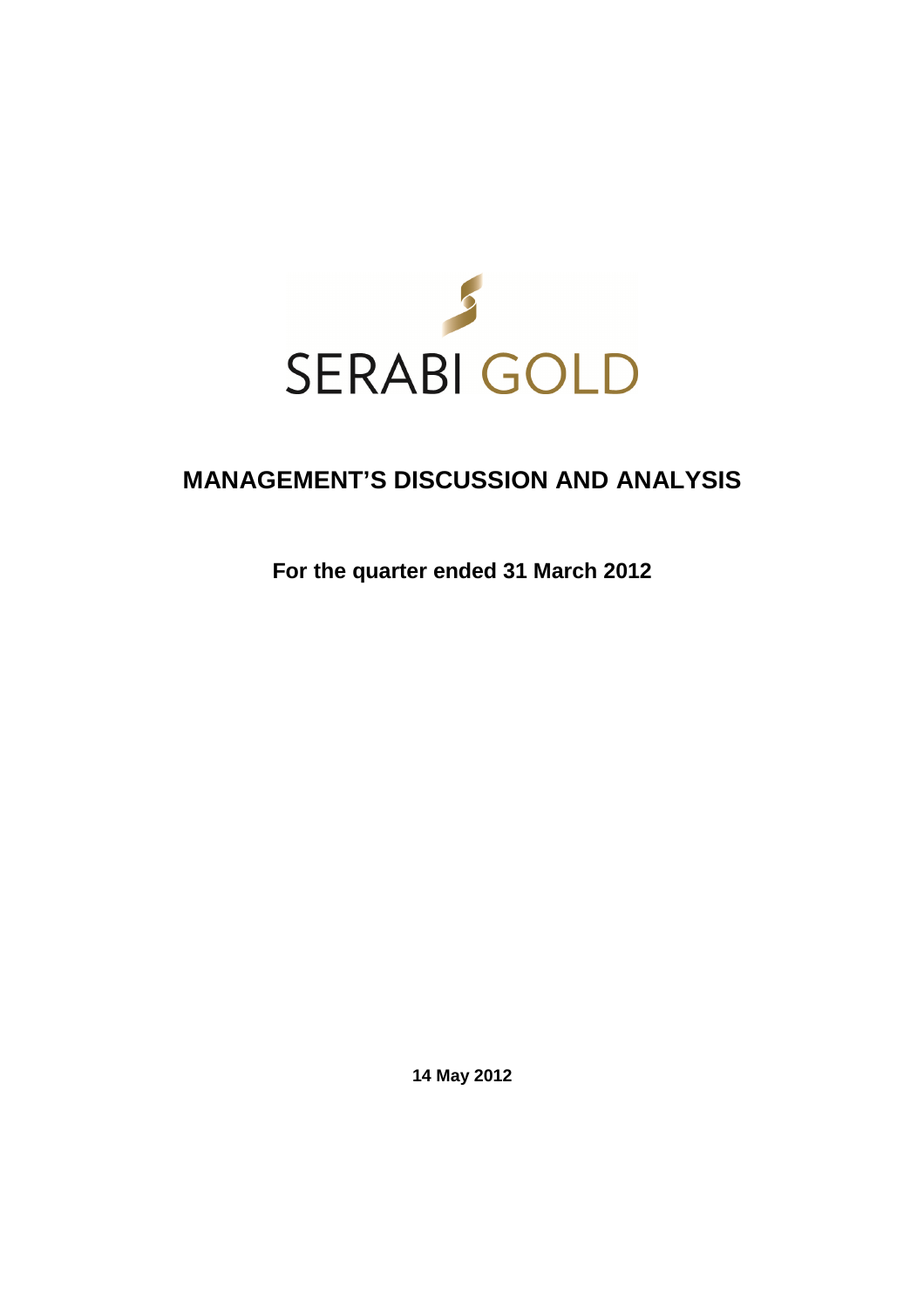# **SERABI GOLD PLC Management's Discussion and Analysis for the three months ended 31 March 2012**

# **Introduction**

This Management's Discussion and Analysis ("MD&A") dated 14 May 2012 provides a review of the performance of Serabi Gold plc ("Serabi" or the "Company"). It includes financial information from, and should be read in conjunction with, the unaudited condensed consolidated financial information of the Company for the three month period ended 31 March 2012 and also read in conjunction with the Company's annual report and audited consolidated financial statements and its MD&A for the year ended 31 December 2011.

Please refer to the cautionary notes at the end of this MD&A.

The Company reports its financial position, results of operations and cash flows in United States dollars (unless otherwise stated) and in accordance with International Financial Reporting Standards ("IFRS") in force at the reporting date and their interpretations issued by the International Accounting Standards Board ("IASB") and adopted for use within the European Union and with IFRS and their interpretations issued by the IASB. The consolidated financial statements have also been prepared in accordance with those parts of the UK Companies Act 2006 applicable to companies reporting under IFRS.

## **Overview**

The Company is a United Kingdom registered and domiciled mineral exploration company based in London, England. The Company's principal focus centres upon the Jardim do Ouro Gold Project located in an area known as the Tapajos region of the State of Para in Brazil, which it holds through its wholly owned subsidiary Serabi Mineraçao S.A.

The Company currently holds, either granted or under application, approximately 148,400 hectares of Exploration Licenses. The Jardim do Ouro Gold Project (JDO Project) covers approximately 53,000 hectares of this total, and lies on the 50km wide NW-SE trending Tocantinzinho Trend, which is the major controlling structural feature in the Tapajos region. The vast majority of the hard rock mineral resources discovered to date in the Tapajos region lie on this trend. The JDO Project includes the Palito mine (the "Palito Mine") currently on 'care and maintenance' and several areas of exploration interest in close proximity to the Palito Mine. The Palito Mine complex is fully permitted and a mining licence covering 1,150 hectares has been issued. The Company does not currently have any assets or mineral properties in commercial production and has been actively pursuing a programme of mine-site exploration with a view to identifying the potential to increase its existing mineral resource inventory. In January 2012 following an exploration programme that identified two new discoveries, the Company announced that it was undertaking a preliminary economic assessment into the viability of reestablishing underground mining operations at the Palito Mine ("the PEA"). The PEA will focus initially on the existing resources but will include evaluation of the recent mine site discoveries. It will consider a selective mining methodology, focused on maximising grade and initially limited to production levels around 20,000 ounces per annum. The Company's shares trade on the Toronto Stock Exchange ("TSX") under the symbol "SBI" and on AIM, a market operated by the London Stock Exchange, under the symbol "SRB". The Company is incorporated under the laws of England and Wales and is a reporting issuer in British Columbia, Alberta and Ontario.

Additional information on the Company, including the Company's most recent Annual Information Form, is available on SEDAR at www.sedar.com.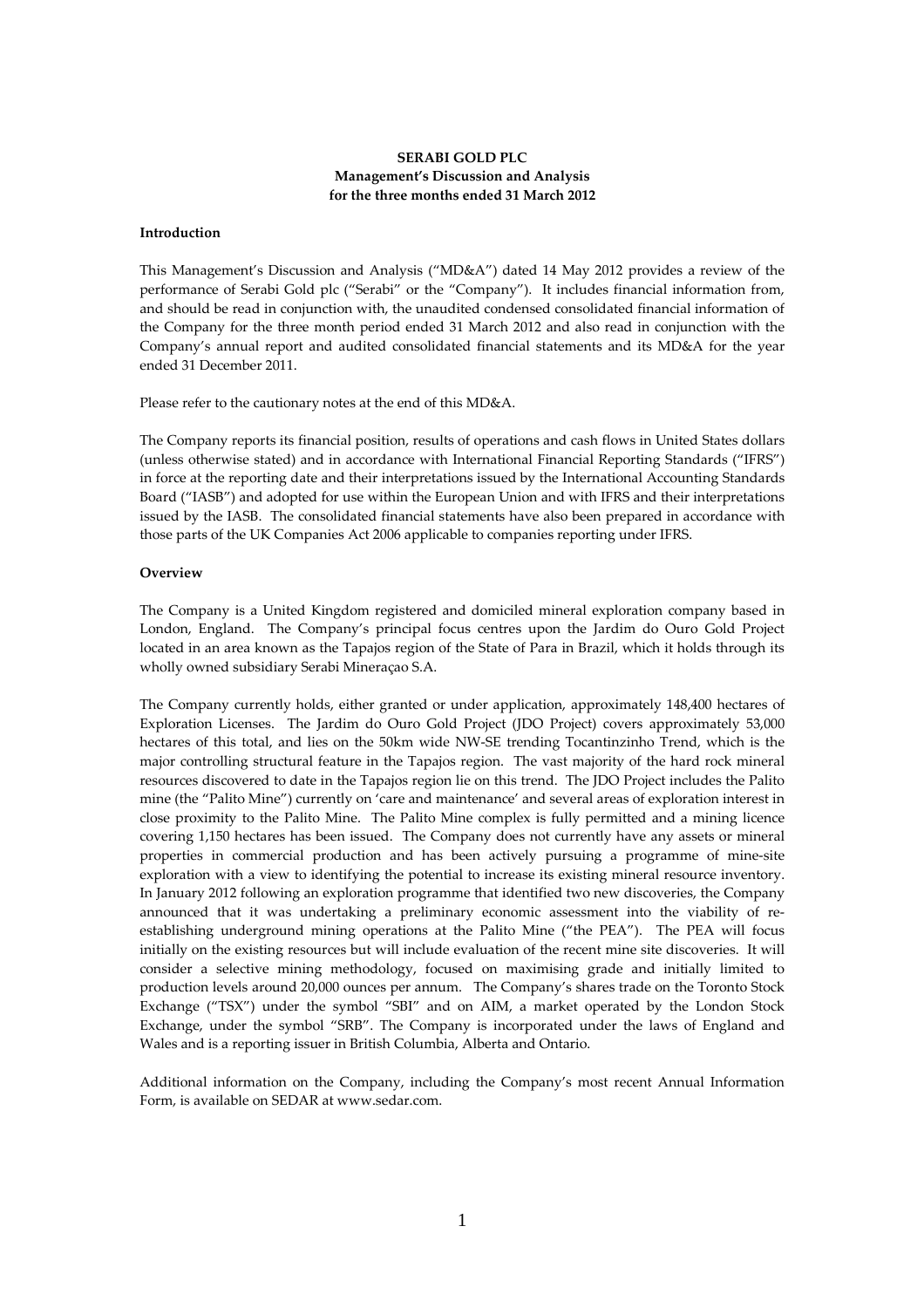## **Corporate Highlights first quarter 2012**

- The Company completed a placing of 27,300,000 units on January 24, 2012 raising gross proceeds of UK£2.73 million
- Each of the 27,300,000 units were comprised of one ordinary share and one-sixth of one ordinary share purchase warrant of the Company, with each whole warrant being exercisable to acquire one Ordinary Share at an exercise price of UK£0.15 until January 23, 2014.
- NCL Ingenieria y Construccion SA ("NCL") were appointed to undertake an independent Preliminary Economic Assessment (the "PEA") into the viability of re-establishing mining operations at the Palito mine.
- The Operational Environmental Licence for the Palito Mine was renewed by Secretaria de Estado de Meio Ambiente ("SEMA"), the state Environmental Agency for the State of Para.

#### **History**

The Company currently holds, either granted or under application approximately 148,400 hectares of Exploration Licences all located within the Tapajos Gold Mining Province, within the states of Para and Amazonas, Northern Brazil. These licences are divided into four project areas, namely the Jardim do Ouro, Sucuba, Modelo and Pizon projects. The Company does not have any assets or mineral properties in commercial production, however, the JDO Project does incorporate the Palito Mine which has been in production under Serabi's management in the past, and is currently under care and maintenance. In January 2012 the Company announced that it was undertaking a preliminary economic assessment into the viability of re-establishing underground mining operations at the Palito Mine ("the PEA"). The PEA will focus initially on the existing resources but will include evaluation of the recent mine site discoveries. It will consider a selective mining methodology, focused on maximising grade and initially limited to production levels around 20,000 ounces per annum. The Sucuba Project, located in the state of Para, comprises a single exploration licence, currently in application, of 10,815 hectares. The Modelo Project lies in the state of Para, with some 40,000 hectares in five exploration permits, four granted and one in application. The Pizon Project, located in the state of Amazonas, represents 44,703 hectares, in five exploration licenses, one granted and four in application. The Company has not engaged in any exploration activity in the Sucuba, Pizon or Modelo projects over the past 12 months, and has currently not budgeted for any exploration activity over the next 18 months. All activity budgeted at this time will focus on the JDO Project area.

#### **Jardim do Ouro Project**

The JDO Project, originally acquired by the Company in 2001, covers a total area of 52,945 hectares, and is comprised of one mining licence granted on October 23, 2007 covering an area of 1,150 hectares, four exploration licences and five applications for exploration licences covering an aggregate of 51,795 hectares. The JDO Project is located in the Tapajós Mineral Province in the south east part of the Itaituba Municipality in the west of Pará State in central north Brazil. The Palito Mine and infrastructure itself lies some 4.5km south of the village of Jardim do Ouro and approximately 15km via road. Jardim do Ouro lies on the Transgarimpeira Road some 30km WSW of the town of Moraes de Almeida, located on the junction of the Transgarimpeira and the BR 163 (the Cuiabá - Santarém Federal Highway). Moraes de Almeida is approximately 300km south south-east by road of the municipal capital, and similarly named city, of Itaituba.

Within the JDO Project area is the Palito Mine, a high grade, narrow vein underground mine which was operated by the Company from late 2003 until the end of 2008. Towards the end of 2008, additional working capital was required to undertake necessary mine development and with no opportunity to raise additional working capital, as a result of the state of global financial markets at that time, management concluded that it was necessary to halt mining activity and place the underground portion of the Palito Mine on care and maintenance. Between the start of 2005 until the end of 2008 the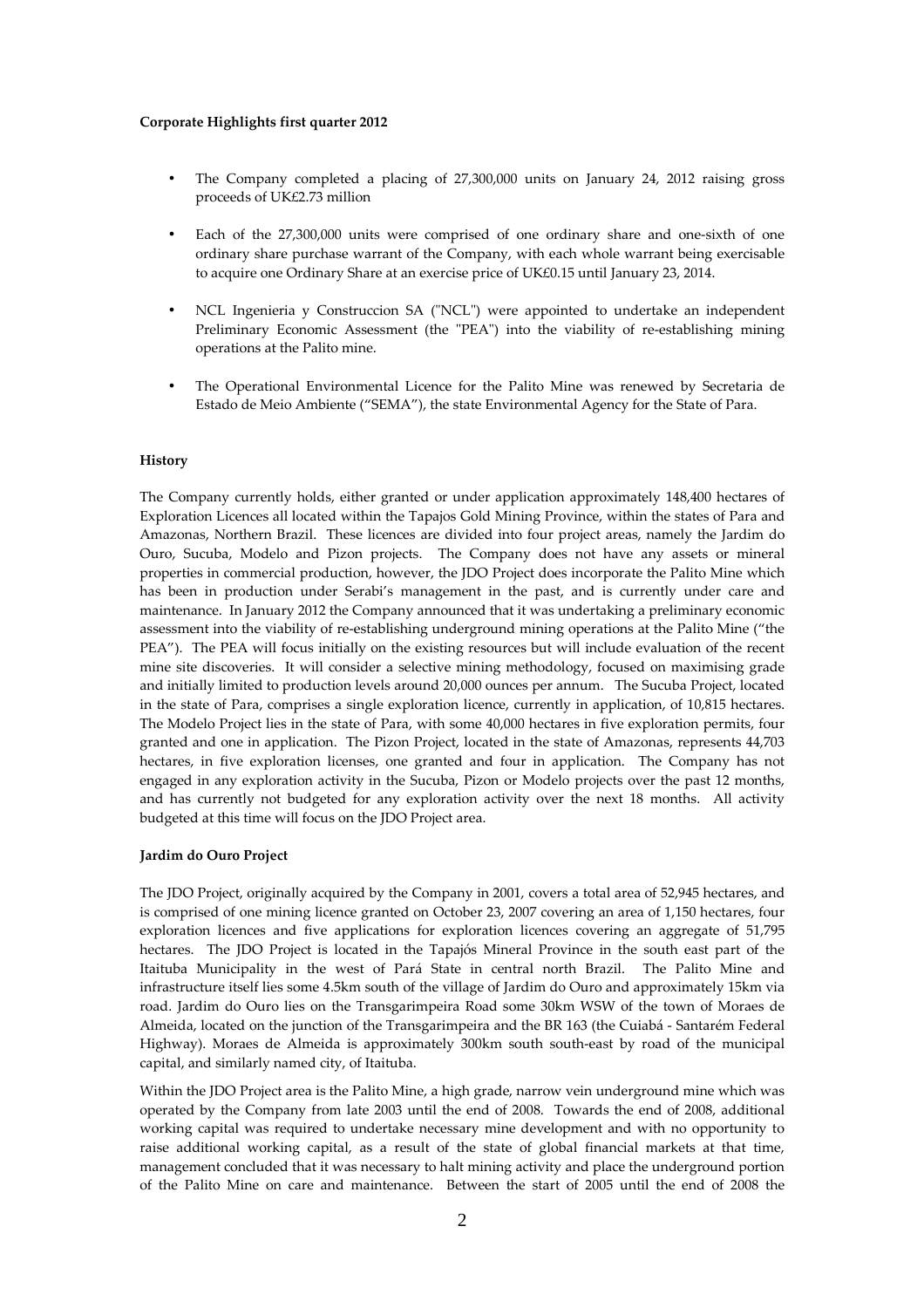Company processed a total of 480,000 tonnes of ore through the plant at an average gold head grade of 6.76 g/t. Average gold recovery during the period was 90%, with copper recovery around 93% providing total production over this period of 110,097 gold equivalent ounces. The Company continued to maintain some minor surface oxide ore production, through which some 7,200 ounces of gold was produced up to June 2010.

In December 2010 the Company released a technical report prepared by its consultants, NCL Brasil Ltda, (the NI 43-101 Technical Report for the Jardim do Ouro Project, Para State, Brazil). The report estimated, in accordance with Canadian Securities Administrators National Instrument 43-101 ("NI 43- 101"), a compliant Measured and Indicated mineral resource of 224,272 ounces (gold equivalent) and Inferred mineral resources of 443,956 ounces (gold equivalent).

|                  |           |                    |                  |                           | Contained                 |
|------------------|-----------|--------------------|------------------|---------------------------|---------------------------|
|                  |           |                    |                  | Contained                 | Gold                      |
| <b>Mineral</b>   |           | Gold               | Copper           | Gold                      | Equivalent                |
| <b>Resources</b> | Tonnage   | $(g/t \text{ Au})$ | $\frac{6}{6}$ Cu | $(Qunces)$ <sup>(1)</sup> | $(Qunces)$ <sup>(2)</sup> |
| Measured         | 97,448    | 9.51               | 0.26             | 29,793                    | 32,045                    |
| Indicated        | 753,745   | 7.29               | 0.23             | 176,673                   | 192,228                   |
| Measured and     |           |                    |                  |                           |                           |
| Indicated        | 851,193   | 7.54               | 0.23             | 206,466                   | 224,272                   |
|                  |           |                    |                  |                           |                           |
| Inferred         | 2,087,741 | 5.85               | 0.27             | 392,817                   | 443,956                   |
|                  |           |                    |                  |                           |                           |

(1) Mineral resources are reported at a cut-off grade of 1.0 g/t.

(2) Equivalent gold is calculated using an average long-term gold price of US\$700 per ounce, a long-term copper price of US\$2.75 per pound, average metallurgical recovery of 90.3% for gold and 93.9% for copper.

The infrastructure at the Palito Mine remains intact and includes a process plant comprised of flotation and carbon-in-pulp ("CIP") gold recovery circuits capable of treating up to 600 t/day (200,000 t/year) of ore, a camp for over 200 employees and maintenance and workshop facilities. The site is supplied with mains power sourced from a 25 mW hydroelectric generating station located approximately 100 km north east of the town of Novo Progresso on the Curuá (Iriri) River.

Since placing the mine on care and maintenance, the Company has focused on mine-site exploration, primarily airborne and ground geophysics and geochemistry, followed by a recently completed 12,000m discovery and follow-up diamond drilling into advanced targets. The exploration objective has been to identify two or more Palito style and size deposits in close proximity to the Palito Mine and processing infrastructure. Two discoveries were made during 2011 within 3 kilometres of the Palito mine and management is of the view that these discoveries at Piaui and Currutela warrant further drilling to enhance these discoveries and bring them to a resource status. In addition management is of the view that Palito and Currutela are part of a single mineralised structure and consider that the area between these two areas, Palito South, also has potential to yield additional gold resources. Initial drilling undertaken during the latter part of 2011 yielded encouraging assay results.

Management are sufficiently encouraged by these results to consider that Piaui, Curutela and Palito South will between them and in time form a cornerstone of the resource growth that they set out to achieve at the start of 2010. With this in mind the Board has now commissioned a preliminary economic assessment into the viability of re-establishing underground mining operations at the Palito Mine ("the PEA"). The PEA will focus initially on the existing resources but will include evaluation of the recent mine site discoveries. It will consider a selective mining methodology, focused on maximising grade and initially limiting production to levels around 20,000 ounces per annum. Management is hopeful that, if successful, the cash flow from such an operation can be used, at least in part, to fund the future evaluation and development of the Piuai, Currutela and Palito South prospects.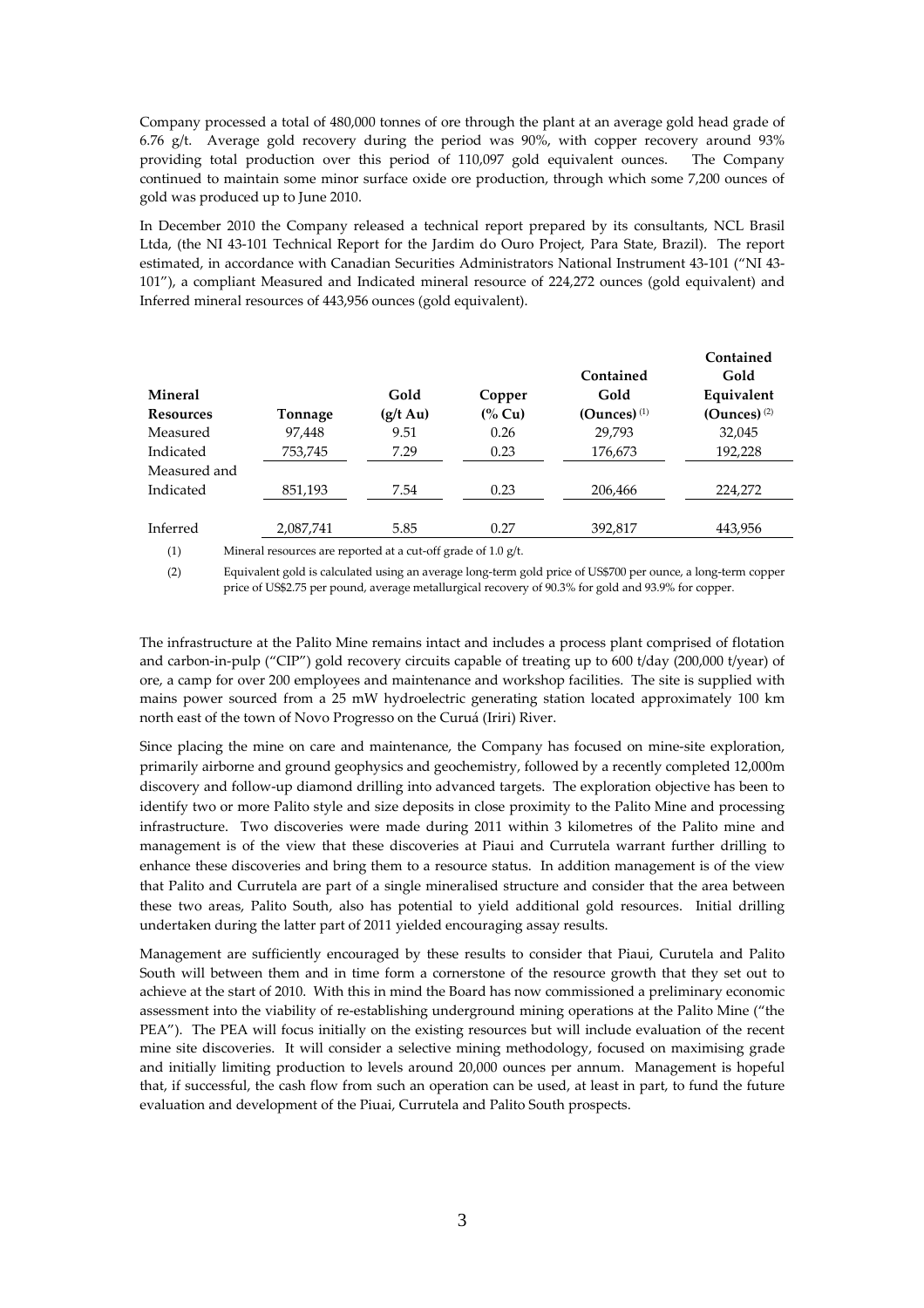## **RESULTS OF OPERATIONS**

## **Exploration and technical programmes executed during the first quarter 2012.**

The Company's results of operations for the three month period ended 31 March 2012 were comprised solely of the activities related to the results of operations of the Company's 100% owned subsidiary Serabi Mineracao S.A.

# *Property Highlights:*

- Assay results from ALS Minerals confirmed preliminary results issued in December 2011 for drilling undertaken on the Palito South extension and the Piaui prospect. Independent results reported an average upgrade for gold assays of 8% and 14.9% respectively, compared with the preliminary reported results.
- NCL personnel visited Palito during March 2012 to undertake their field evaluation and gather the required data for the PEA.
- The Operational Environmental Licence for the Palito Mine was renewed by Secretaria de Estado de Meio Ambiente ("SEMA"), the state Environmental Agency for the State of Para.

The Company's focus during this first part of 2012 has been to commission the PEA with a view to NCL making available to the Company the results of their study by the end of May 2012. Exploration activity has been suspended in the meantime with all exploration drilling having been completed before the end of 2011 and the drilling contractor having left site prior to the end of 2011.

Personnel numbers have been reduced to reflect the reduced level of activity at the Palito Mine and the neighbouring exploration projects and the remaining employees have been involved with on-going plant and infrastructure maintenance, environmental management and general site rehabilitation. Management have in addition to bringing NCL to site, also engaged their own independent contractors to separately assess the work to be undertaken to put the crushing and process plant back into full operational order and assess other works and safety issues that the Company may need to consider. The Company has also been inviting tenders from contract mining companies located in South America capable of providing experienced personnel to undertake the shrink stope mining that the company intends to implement should the PEA be positive. Management have also been identifying selected individuals for some of the senior managerial and operational positions that will be required at the mine site should operations recommence.

A renewal of the Operational Environmental License for the Palito Mine was issued on 27 April 2012 by SEMA which is the appropriate regulatory authority for such matters. The new Operating License (LO # 6704/2012) allows the Company to extract and process gold and associated metallic ores from the Company's mining license area # 850.175/2003, where the Palito mine and all the Company's current measured and indicated resources and inferred resources are located and ensures that all the required permits are current and in place in advance of any re-commencement of mining operations at Palito.

# *Outlook:*

Exploration and development activities will continue to be limited until the results of the PEA are available and thereafter future activity will be subject to the levels of funding available to the Company. On the assumption that the PEA is positive and that the company is able to secure the required level of finance within a reasonable time frame thereafter, it could be anticipated that following the closing of such financings:

- Work would be undertaken to commence de-watering of the mine;
- A mining contractor would be appointed;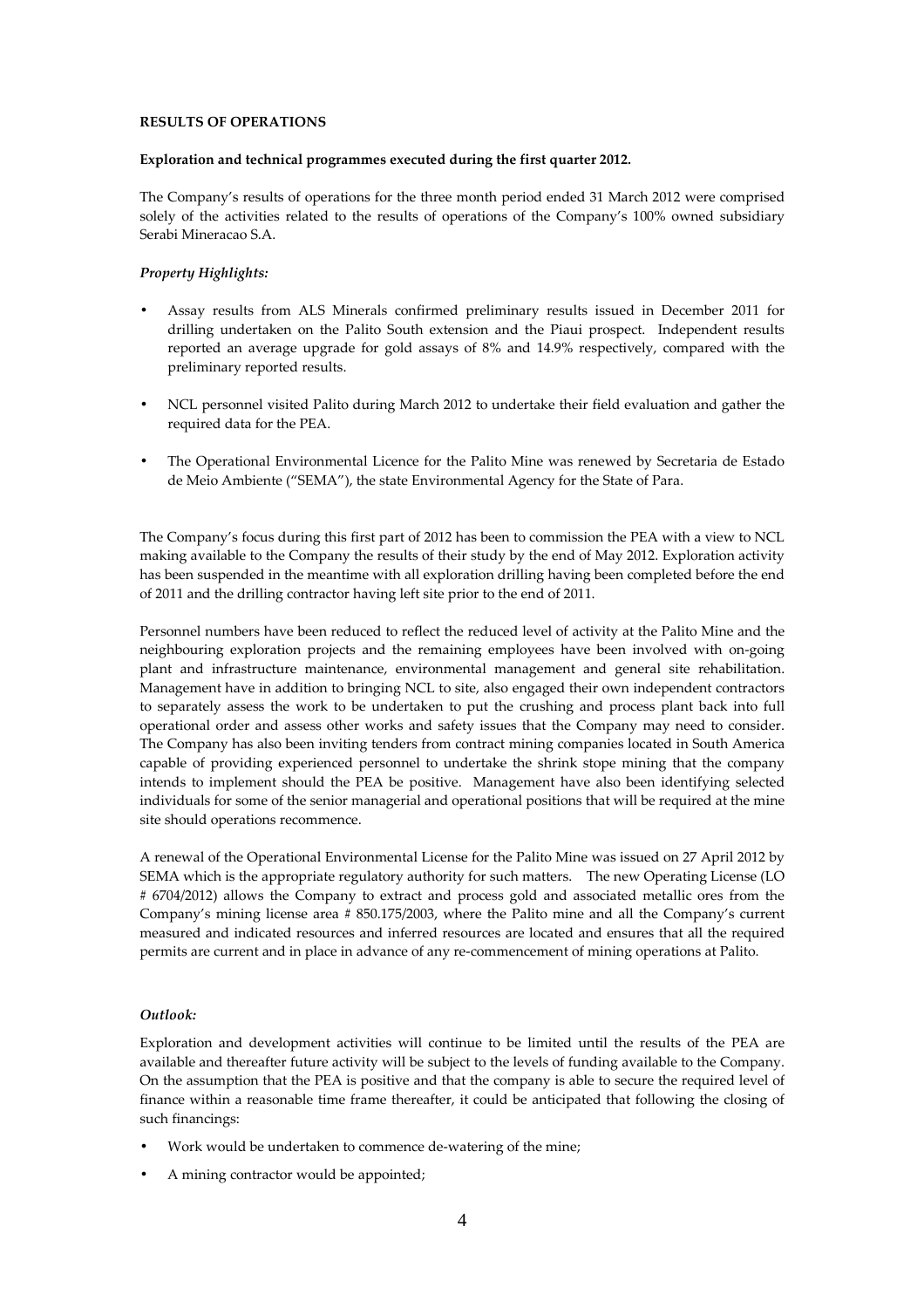- The company would seek to secure appointments of key personnel;
- Mining equipment and mobile mining fleet orders would be placed;
- Orders would be placed for any items required for the crushing and processing plant; and
- Exploration activity at Piaui, Palito South and Currutela would be restarted with a view to implementing drill programmes to establish Canadian National Instrument 43-101 compliant mineral resource estimates on one or more of these prospects.

# **SELECTED FINANCIAL INFORMATION**

The data included herein is taken from the Company's annual audited financial statements and unaudited interim financial information. The audited financial statements are prepared in accordance with International Financial Reporting Standards ("IFRS") in force at the reporting date and their interpretations issued by the International Accounting Standards Board ("IASB") and adopted for use within the European Union and with IFRS and their interpretations adopted by the IASB. The consolidated financial statements have also been prepared in accordance with those parts of the Companies Act 2006 applicable to companies reporting under IFRS. Whilst the unaudited interim financial statements are compiled in accordance with IFRS, they do not contain sufficient financial information to comply with IFRS.

# **Results of Operations**

#### *Three month period ended 31 March 2012 compared to the three month period ended 31 March 2011*

For the three month period ended 31 March 2012 the Company recorded a net loss of US\$1,315,126 (1.56 US cents per share) compared to a net loss of US\$742,642 (1.65 US cents per share) for the comparative period last year. The increase in the loss for the period is significantly affected by a one-off item reported in the financial statements for the quarter ended 31 March 2011. Excluding this one-off item the loss for the quarter increased by only US\$32,000 from US\$1,283,083 for the period ended 31 December 2011 to US\$1,315,126 for the period ended 31 December 2012. The one-off item in the first quarter of 2011 represented the write-back of a provision equivalent to US\$540,441 relating to a potential liability to a supplier in Brazil that was no longer required.

Operating expenses of US\$117,694 (three months to 31 March 2011: US\$183,822) reflect charges relating to the process plant at the Palito Mine. During the first quarter of 2011 the Company was crushing waste rock for use in road construction an activity which ceased in the latter part of 2011. Costs for 2011 therefore include consumable items related to this activity. The costs for 2012 primarily reflect the staffing costs of personnel involved in the on-going maintenance and remedial works around the crushing and process plant.

Administration costs as reported have increased by some US\$147,000 from US\$665,387 for the three months ended 31 March 2011 to US\$810,786 for the same three month period in 2012. However the reported costs for 2011 quarter were net of income from waste rock sales of US\$183,000. On a like for like basis (excluding this non-mineral related income) administration costs have reduced by approximately US\$37,000.

Costs for the UK corporate office have increased by US\$15,000 as a result of a small increase in professional fees with costs in Brazil having been reduced. On a like for like basis costs in Brazil have reduced from some \$304,000 to around \$200,000 for the three month period ended 31 March 2012. However this saving has been offset by an employment termination provision being recorded of some US\$182,000 of which US\$130,000 relates to a long standing claim from a former employee who had originally lodged a claim amounting to the equivalent of US\$726,000. The level of employment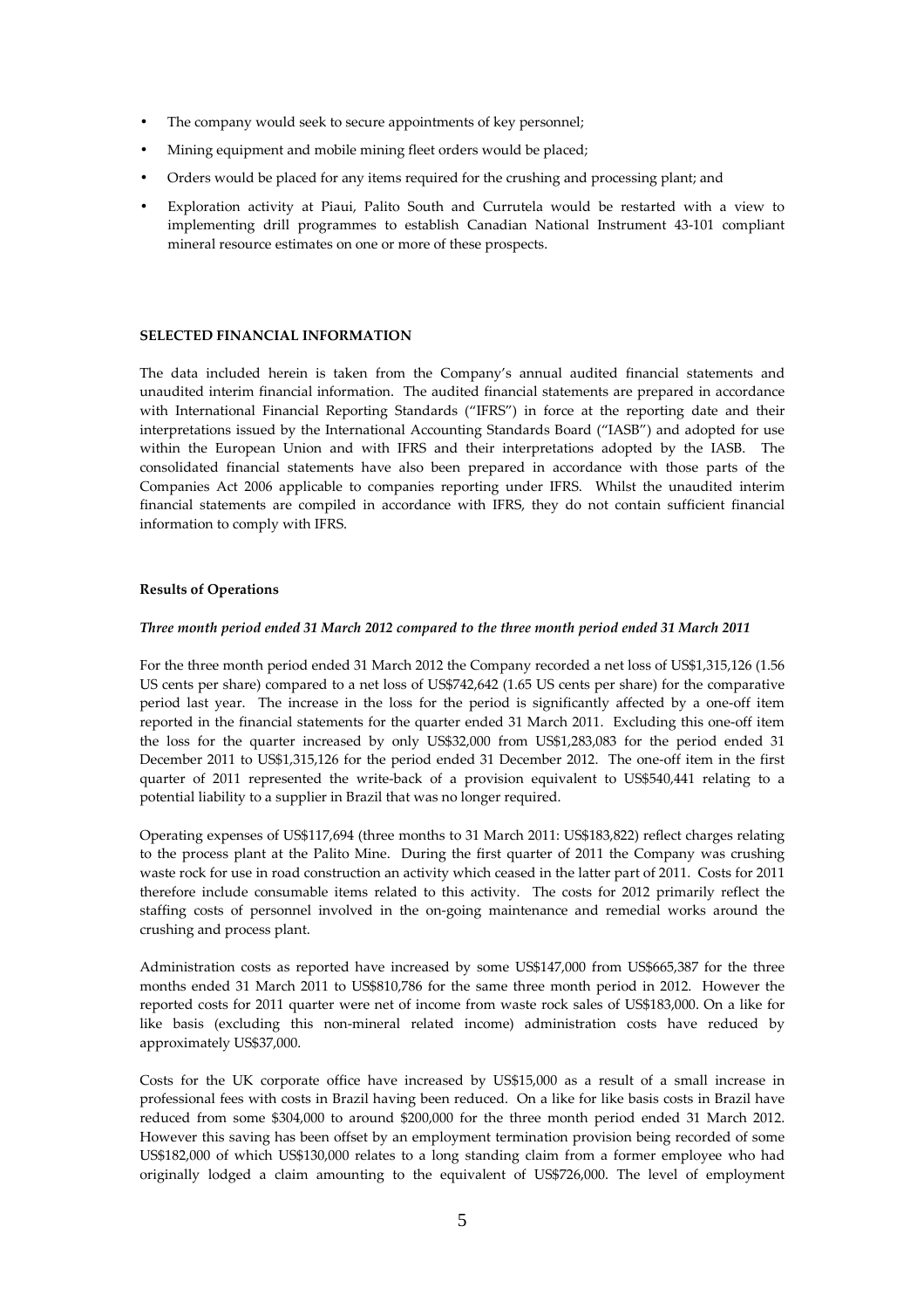termination provisions recorded in the corresponding quarter for 2011 was approximately US\$128,000. With the current much reduced staffing levels and all known material claims relating to the original mine closure and the subsequent retrenchment of personnel at the end of 2008 and early 2009, the Company anticipates that in future the level of termination provisions required will be significantly reduced.

Depreciation charges quarter on quarter have reduced reflecting an increasing level of assets held by the company, the original cost of which have now been fully depreciated.

The Company reported an exchange gain of US\$93,400 in respect of cash holdings, principally of UK sterling (3 months to 31 March 2011: US\$192,397) which has been offset by exchange losses of \$6,200 (3 months to 31 March 2011: US\$5,100).

Investment income has reduced from US\$12,403 to US\$1,179 reflecting the reduced levels of cash held by the Company during the quarter ended 31 March 2012 compared with the corresponding quarter of 2011.

# **Summary of quarterly results**

|                                    | Quarter ended  | Quarter ended  | Quarter ended  | Quarter ended  |
|------------------------------------|----------------|----------------|----------------|----------------|
|                                    | 31 March       | 31 December    | 30 September   | 30 June        |
|                                    | 2012           | 2011           | 2011           | 2011           |
|                                    | US\$           | US\$           | US\$           | US\$           |
| Revenues                           |                | (99)           | 2,843          | 1,063          |
| Operating expenses                 | (117, 694)     | (103, 429)     | (152,001)      | (132, 260)     |
| Gross loss                         | (117, 694)     | (103, 528)     | (149, 158)     | (131, 197)     |
| Administration expenses            | (810,786)      | (773, 512)     | (745,990)      | (701, 818)     |
| Settlement of supplier claim       |                |                |                |                |
| Provision for indirect taxes       |                | (129, 264)     |                |                |
| Option costs                       | (29, 150)      | (77, 151)      | (92, 399)      | (63,740)       |
| Gain / (loss) on asset disposals   |                | 38,803         | (5,204)        | 11,178         |
| Depreciation of plant and          |                |                |                |                |
| equipment and provisions           | (426, 637)     | (509, 873)     | (580, 845)     | (593, 796)     |
| Operating loss                     | (1,384,267)    | (1,554,525)    | (1,573,596)    | (1, 479, 373)  |
| Exchange                           | 87,190         | 95,975         | (168, 309)     | (44,988)       |
| Finance costs                      | (18,049)       | (432, 312)     | 2,221          | (38, 274)      |
| Loss before taxation               | (1,315,126)    | (1,890,862)    | (1,739,684)    | (1,562,635)    |
| Loss per ordinary share (basic and |                |                |                |                |
| diluted)                           | $(1.56)$ cents | $(2.96)$ cents | $(2.72)$ cents | $(2.44)$ cents |
| Development and deferred           |                |                |                |                |
| exploration costs                  | 17,998,296     | 16,648,884     | 15,122,184     | 14,785,541     |
| Property, plant and equipment      | 28,690,108     | 28,266,092     | 29,132,327     | 34,843,749     |
| Total current assets               | 5,291,258      | 3,309,822      | 6,376,759      | 10,897,744     |
| Total assets                       | 51,979,662     | 48,224,798     | 50,631,270     | 60,527,034     |
|                                    |                |                |                |                |
| <b>Total liabilities</b>           | 4,537,035      | 4,940,318      | 5,302,581      | 6,076,157      |
| Shareholder's equity               | 47,442,627     | 43,284,480     | 45,328,689     | 54,450,877     |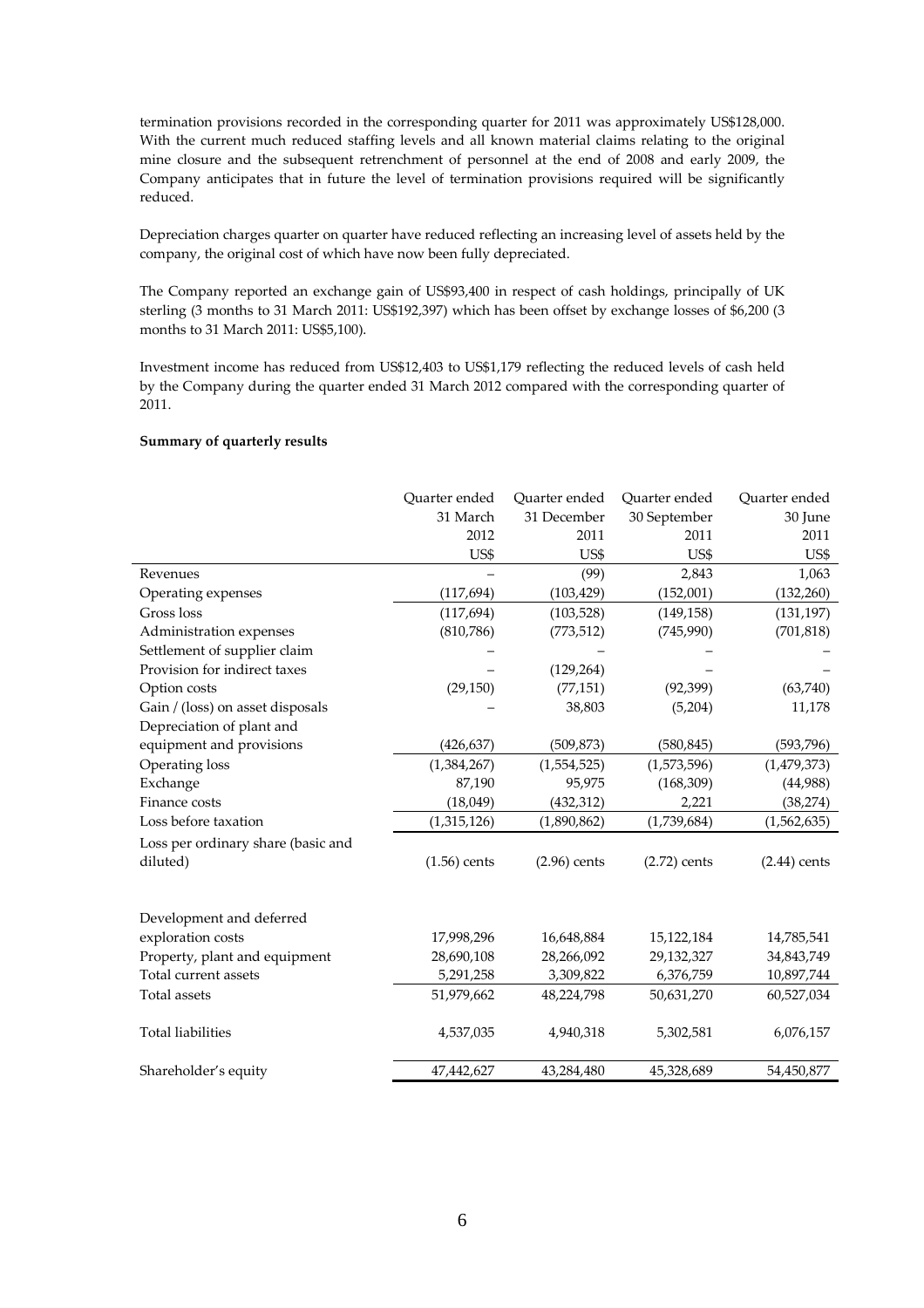|                                    | Ouarter ended  | Quarter ended  | Quarter ended  | Quarter ended  |
|------------------------------------|----------------|----------------|----------------|----------------|
|                                    | 31 March       | 31 December    | 30 September   | 30 June        |
|                                    | 2011           | 2010           | 2010           | 2010           |
|                                    | US\$           | US\$           | US\$           | US\$           |
| Revenues                           |                | 57,643         | 22,909         | 308,360        |
| Operating expenses                 | (183, 822)     | (511, 257)     | (411, 103)     | (732, 613)     |
| Gross profit/(loss)                | (183, 822)     | (453, 614)     | (388, 194)     | (424, 253)     |
| Administration expenses            | (665, 387)     | (863, 506)     | (561, 015)     | (444, 757)     |
| Settlement of supplier claim       | 540,441        |                |                |                |
| Option costs                       |                |                |                | (25, 102)      |
| Write-off of past exploration      |                |                |                |                |
| expenditures                       | (30,571)       | (28, 569)      |                |                |
| Gain / (loss) on asset disposals   | (13, 515)      | (8,379)        | (25, 103)      | 49,874         |
| Impairment                         |                |                | (111, 106)     |                |
| Depreciation of plant and          |                |                |                |                |
| equipment and provisions           | (567, 336)     | (597, 548)     | (497, 439)     | (507, 509)     |
| Operating loss                     | (920, 190)     | (1,951,616)    | (1,582,857)    | (1,351,747)    |
| Exchange                           | 187,297        | 4,085          | 241,092        | (271, 393)     |
| Finance costs                      | (9,749)        | (58, 207)      | (44, 325)      | (11, 444)      |
| Loss before taxation               | (742, 642)     | (2,005,738)    | (1,386,090)    | (1,634,584)    |
| Loss per ordinary share (basic and |                |                |                |                |
| diluted)                           | $(1.65)$ cents | $(4.48)$ cents | $(3.10)$ cents | $(4.70)$ cents |
|                                    |                |                |                |                |
| Development and deferred           |                |                |                |                |
| exploration costs                  | 11,679,390     | 9,797,406      | 8,558,842      | 7,475,863      |
| Property, plant and equipment      | 34,088,905     | 33,951,140     | 34,280,250     | 33,024,475     |
| Total current assets               | 13,933,052     | 11,174,647     | 8,412,810      | 10,198,256     |
| <b>Total</b> assets                | 59,701,347     | 54,923,193     | 51,251,902     | 50,698,594     |
| <b>Total liabilities</b>           | 5,603,473      | 10,571,375     | 5,586,203      | 5,870,534      |
| Shareholder's equity               | 54,097,874     | 44,351,818     | 45,665,699     | 44,828,060     |

# **Liquidity and Capital Resources**

The Company had a working capital position of US\$2,989,711 at 31 March 2012 compared to US\$625,602 at 31 December 2011. The working capital position at 31 March 2012 includes cash and cash equivalents of US\$3,382,198 (2011: US\$1,406,458). The Company does not have any asset backed commercial paper investments. The improvement in the working capital position reflects the share placement completed by the Company on 24 January 2012 which improved the cash holdings of the Company. During the three month period ended 31 March 2012, the Company issued 27,300,000 Ordinary Shares and 4,549,998 Warrants for gross cash proceeds of UK£2.7 million. The placement comprised the issue of 27,300,000 units where each unit consists of one Ordinary Share and one sixth of a Warrant whereby each whole Warrant entitles the holder to subscribe for one Ordinary Share at a price of UK£0.15 at any time before 24 January 2014.

The Company has during the three month period ended 31 March 2012, incurred costs of US\$936,573 for development and exploration expenditures on its mineral properties, US\$51,910 on asset purchases and used cash of US\$1,309,896 to support its operating activities. Further details of the exploration and development activities conducted during the year are set out elsewhere in this MD&A.

On 31 March 2012, the Company's total assets amounted to US\$51,979,662, which compares to the US\$48,224,798 reported at 31 December 2011. The increase whilst in part reflecting some effects of foreign exchange primarily represents the net proceeds of the share placement completed in January 2012. Total assets are mostly comprised of property, plant and equipment, which as at 31 March 2012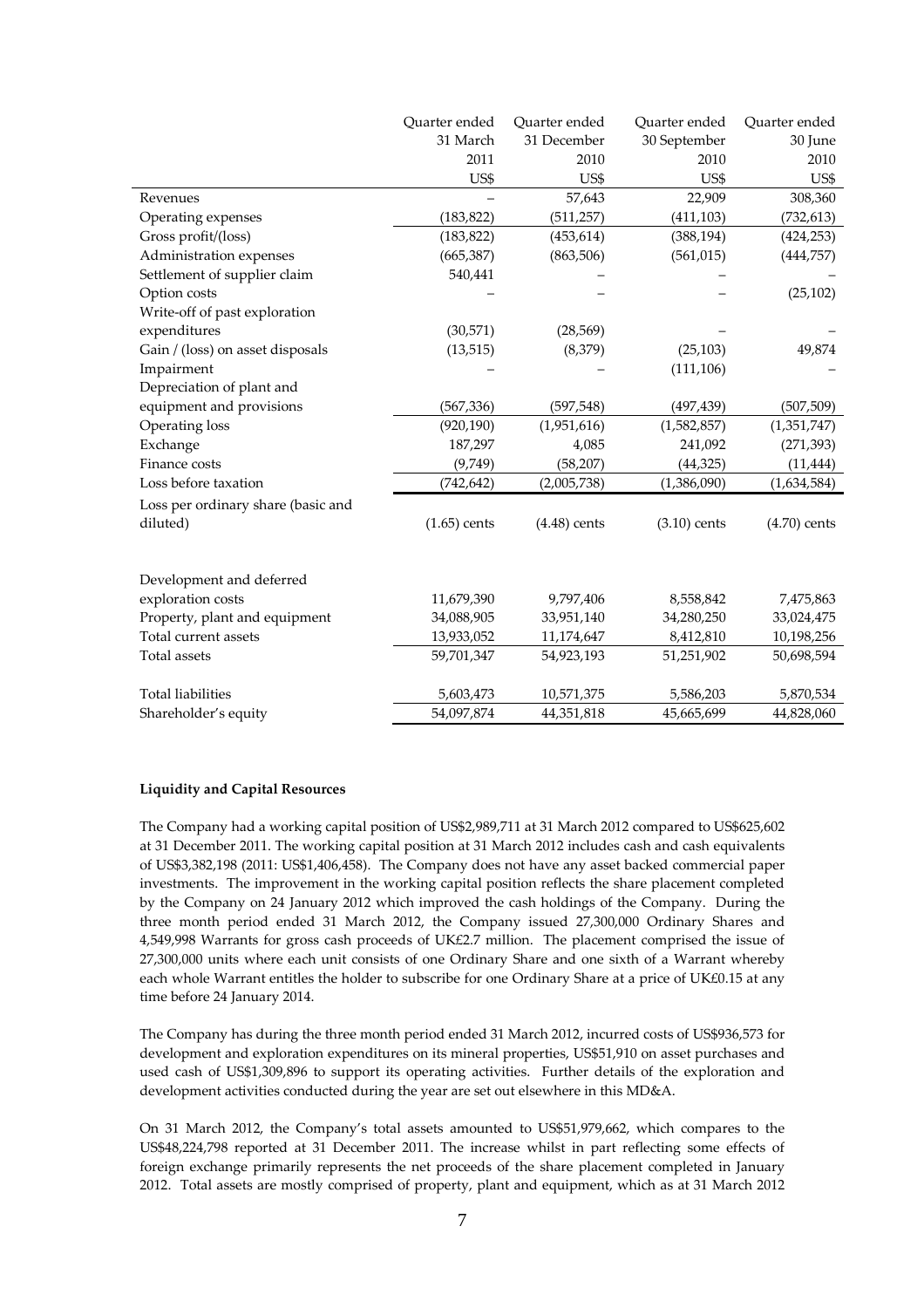totalled US\$28,690,108 (December 2011: US\$26,266,092), and deferred exploration and development cost which as at 31 March 2012 totalled US\$17,998,296 (December 2011: US\$16,648,884), of which US\$16,608,546 relates to capitalised exploration expenditures at, or in close proximity to, the Palito Mine. The Company's total assets also included cash holdings of US\$3,382,198 (December 2011: US\$1,406,458).

Receivables of US\$107,047 as at 31 March 2012 have increased by US\$19,607 compared to the receivables balance of US\$87,440 as at 31 December 2011. The receivables as of 31 March 2012 are primarily deposits paid by the Company. Prepayments as of 31 March 2012 were US\$661,105 compared with US\$701,669 as at 31 December 2011, a decrease of US\$40,564. The prepayments primarily represent prepaid taxes in Brazil of US\$585,000 of which the majority is federal and state sales taxes which the Group expects to recover either through off-set against other federal tax liabilities or through recovery directly.

The Company's total liabilities at 31 March 2012 of US\$4,591,102 (December 2011: US\$4,794,153) included accounts payable to suppliers and other accrued liabilities of US\$2,812,053 (December 2011: US\$3,192,900). The total liabilities include US\$319,020 including accrued interest (December 2011: US\$296,122) attributable to the £300,000 loan from a related party, which has a repayment date of 31 October 2014 subject to the right of the holder at any time, on one or more occasions, on or before the repayment date, to convert any of the outstanding amounts owed by the Company to Ordinary Shares at a price of 15 pence per Ordinary Share. It also includes the amount of US\$1,460,029 (December 2011: US\$1,451,296) in respect of provisions including US\$1,155,000 (December 2011: US\$1,155,000) for the cost of remediation of the current Palito Mine site at the conclusion of operational activity.

The Company has engaged NCL Ingenieria y Construccion SA ("NCL") to prepare a Preliminary Economic Assessment into the viability of re-commencing underground mining operations at Palito. Assuming that the outcome of this PEA is positive the Company will then seek to raise further finance from investors in order to provide sufficient funds to recommence mining operations, undertake further exploration and provide sufficient working capital for the Group's operations.

Subject to raising this finance and gaining any necessary approvals from shareholders in general meeting during 2012, management believes that the Company will have adequate working capital to undertake all of its currently planned exploration and development programmes for the remainder of 2012 in relation to the Company's existing mineral properties and to cover administrative expenses for the same fiscal year and will thereafter have sufficient funds to finance the group and its commitments for the foreseeable future. Whilst the Directors are confident that they are taking all the necessary steps to ensure that the funding will be available, there can be no certainty that this will be the case. Were future funding not to become available in an appropriate timescale, which might be the case if the outcome of the PEA was not in line with expectations, the Directors would need to consider alternative strategies.

## **Contractual commitments**

The Company has operating leases in respect of office premises in London, England and Belo Horizonte, Brazil.

The Company holds certain exploration prospects which require it to make certain payments under rental or purchase arrangements allowing the Company to retain the right to access and undertake exploration on these properties. Failure to meet these obligations could result in forfeiture of any affected prospects. Management estimates that the cost over the next twelve months of fulfilling the current contracted commitments on all the properties in which the Group has an interest will be US\$235,320.

On 9 November 2009 (as further detailed in note 16 of the Company's 2011 annual financial statements) the Company entered into a Convertible Loan Stock agreement with Greenwood Investments Limited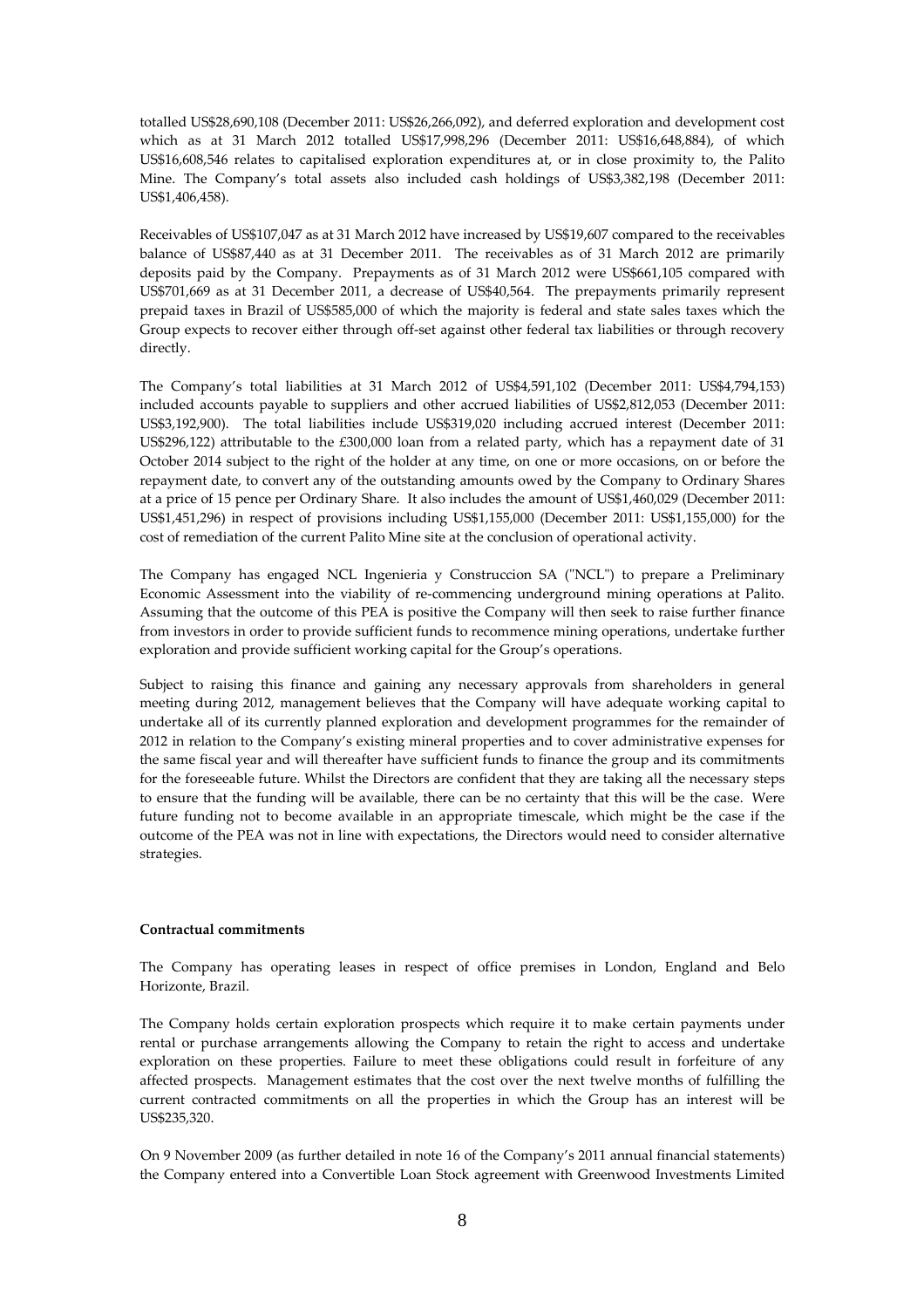("Greenwood") whereby Greenwood made available to the Company a loan of UK£300,000 repayable on 31 October 2014. Greenwood has the right at any time, on one or more occasions, on or before the repayment date to convert any of the outstanding amounts owed by the Company to Ordinary Shares at a price of 15 pence per share. The loan was drawn down on 14 December 2009 and interest will accrue at the rate of 1 per cent. per annum and is compounded. In January 2012 Greenwood assigned its interest in the Convertible Loan Stock to Anker Holding AG. Anker Holding AG is beneficially owned by the spouse of Mr. Christopher Kingsman, a non-executive director of the Company.

|                               | Payments due by period |           |           |           |         |
|-------------------------------|------------------------|-----------|-----------|-----------|---------|
| Contractual obligations       | Total                  | Less than | 1-3 years | 4-5 years | After 5 |
|                               |                        | 1 year    |           |           | years   |
|                               | S                      | S         |           | \$        | \$      |
| Long term debt                | 319,020                |           | 319,020   |           |         |
| Capital lease obligations     |                        |           |           |           |         |
| Operating leases              | 63,566                 | 63,566    |           |           |         |
| Purchase obligations          |                        |           |           |           |         |
| Other long term obligations   |                        |           |           |           |         |
| Total contractual obligations | 382,586                | 63,566    | 319,020   |           |         |

## **Transactions with related parties of the Company**

During the three month period ended 31 March 2012, the Company has not engaged in any transaction with a related party of the Company.

#### **Financial and other instruments**

The Company's financial assets at 31 March 2012 which comprise trade and other receivables and cash, are classified as loans and receivables. All of the Company's financial liabilities which comprise trade and other payables, accruals and interest bearing liabilities, are classified as liabilities measured at amortised cost.

The Company has not entered into any derivative transactions and it is not currently the Company's policy to undertake trading in financial instruments.

The main financial risks arising from the Company's activities remain unchanged from the previous financial year namely commodity prices, currency, liquidity, credit and interest rates. The Board reviews and agrees policies for managing each of these risks and these are summarised below:

#### **Commodity price risk**

By the nature of its activities and whilst the Company may only produce very limited revenue, the Company is potentially exposed to fluctuations in commodity prices and in particular the price of gold and copper as these could affect its ability to raise further finance in the future, its future revenue levels and the viability of its projects. It is not currently the Company's intention to enter into any arrangements to protect itself from changes in the prices of these commodities. The Company does however closely monitor the prices of these commodities and will consider the use of hedging contracts, where appropriate, in the future.

At the end of the three month period ended 31 March 2012 and at the end of the financial year ended 31 December 2011, the Company had no unsold or part-paid production and accordingly the results for the year and the equity position of the Company is not affected by any change in commodity prices subsequent to the end of the period.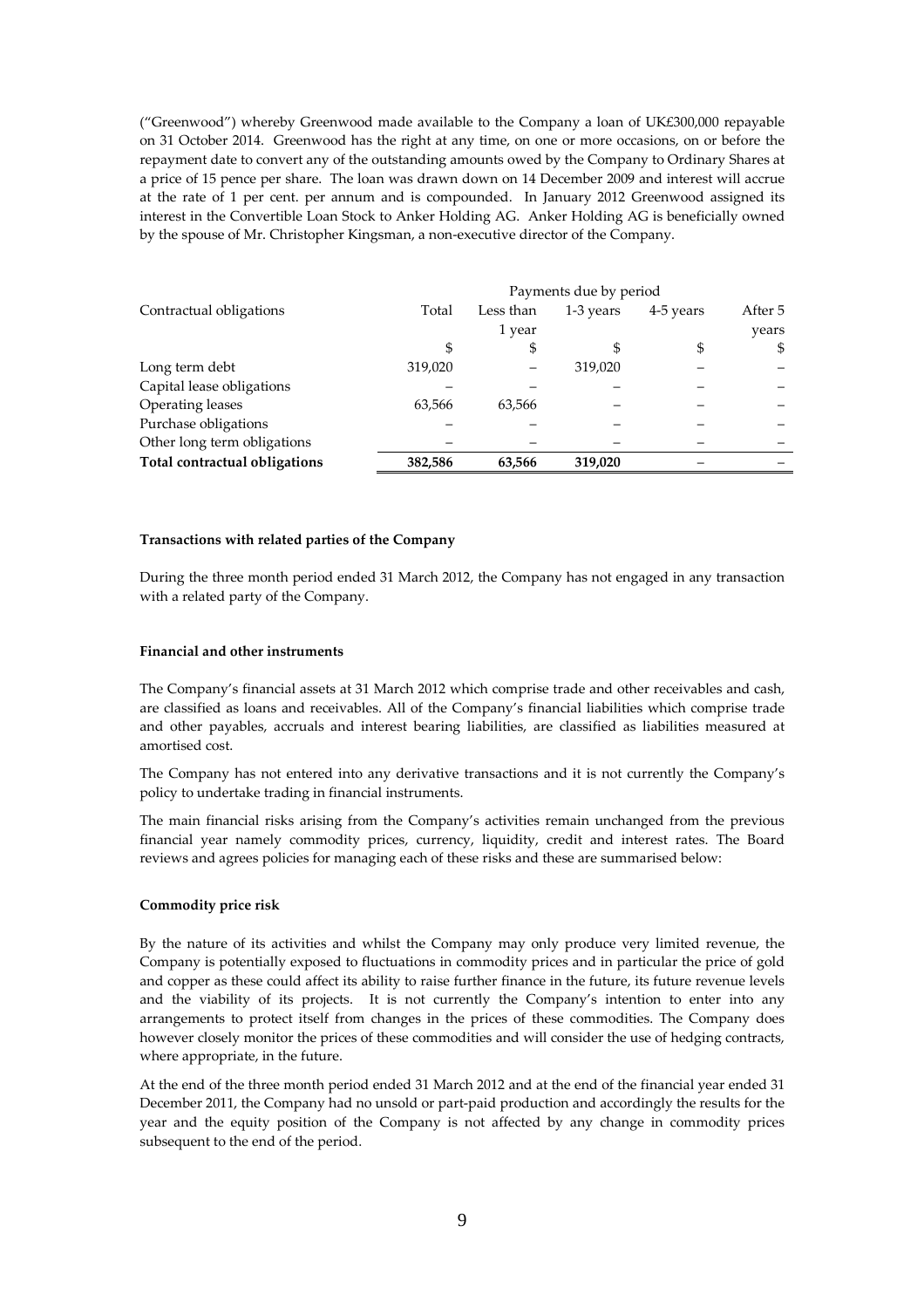## **Interest rate risk**

The Company currently finances its operations through equity financing and has a convertible loan of UK£300,000 which bears interest at the rate of 1% per annum compounded and has a repayment date of October 2014.

There is not considered to be any material interest rate risk. The Company's policy is to retain surplus funds as short-term deposits, of up to 32 days duration, at prevailing market rates and to pay trade payables within their credit terms.

The fair value of all financial instruments is approximately equal to book value due to their short-term nature.

## **Liquidity risk**

To date the Company has relied on shareholder funding and, in prior years, short-term trade finance and fixed rate finance leases to finance its activities. The Company has also drawn down on a convertible loan stock instrument which is repayable in 2014, but otherwise does not have any other borrowing or credit facilities. The Company's objectives when managing its capital are to maintain financial flexibility to achieve its development plans, safeguard its ability to continue to operate as a going concern through management of its costs whilst optimising its access to capital markets by endeavouring to deliver increase in value of the Company for the benefit of shareholders. In establishing its capital requirements the Company will try to take account of the risks inherent in its plans and proposed activities and prevailing market conditions. During the three month period ended 31 March 2012 and the twelve month period ended 31 December 2011, the Company raised new funds through the issue of new shares. Continued development of the Company's projects will be dependent on the ability to attract additional funding, through joint ventures, asset disposals, new equity or debt. There is no guarantee that the Company will be able to secure adequate funding in the future or that the terms of such funding will be acceptable.

#### **Currency risk**

Although the Company is incorporated in the United Kingdom its financial statements and those of the group are denominated in US Dollars.

Share issues have been priced in Sterling with the exception of the issue of Special Warrants undertaken in December 2010 and the issue of new Ordinary Shares and Warrants on 30 March 2011 which were both priced in Canadian dollars. The Company expects that future issues of Ordinary Shares may be priced in Sterling or Canadian dollars. Expenditure is primarily in Brazilian Real but also in US Dollars, Sterling, and Canadian Dollars.

The Company's main subsidiary operates in Brazil with its expenditure being principally in Brazilian Real and its financial statements are maintained in that currency. The Company's policy for dealing with exchange differences is outlined in the statement of Significant Accounting Policies in its 2011 Annual Report and Accounts under the heading "Foreign currencies".

The Company does not presently utilise swaps or forward contracts to manage its currency exposures, although such facilities are considered and may be used where appropriate in the future.

The Company seeks to minimise its exposure to currency risk by closely monitoring exchange rates and holding surplus funds in currencies considered most appropriate to their expected future utilisation.

The Company considers book value to equal fair value.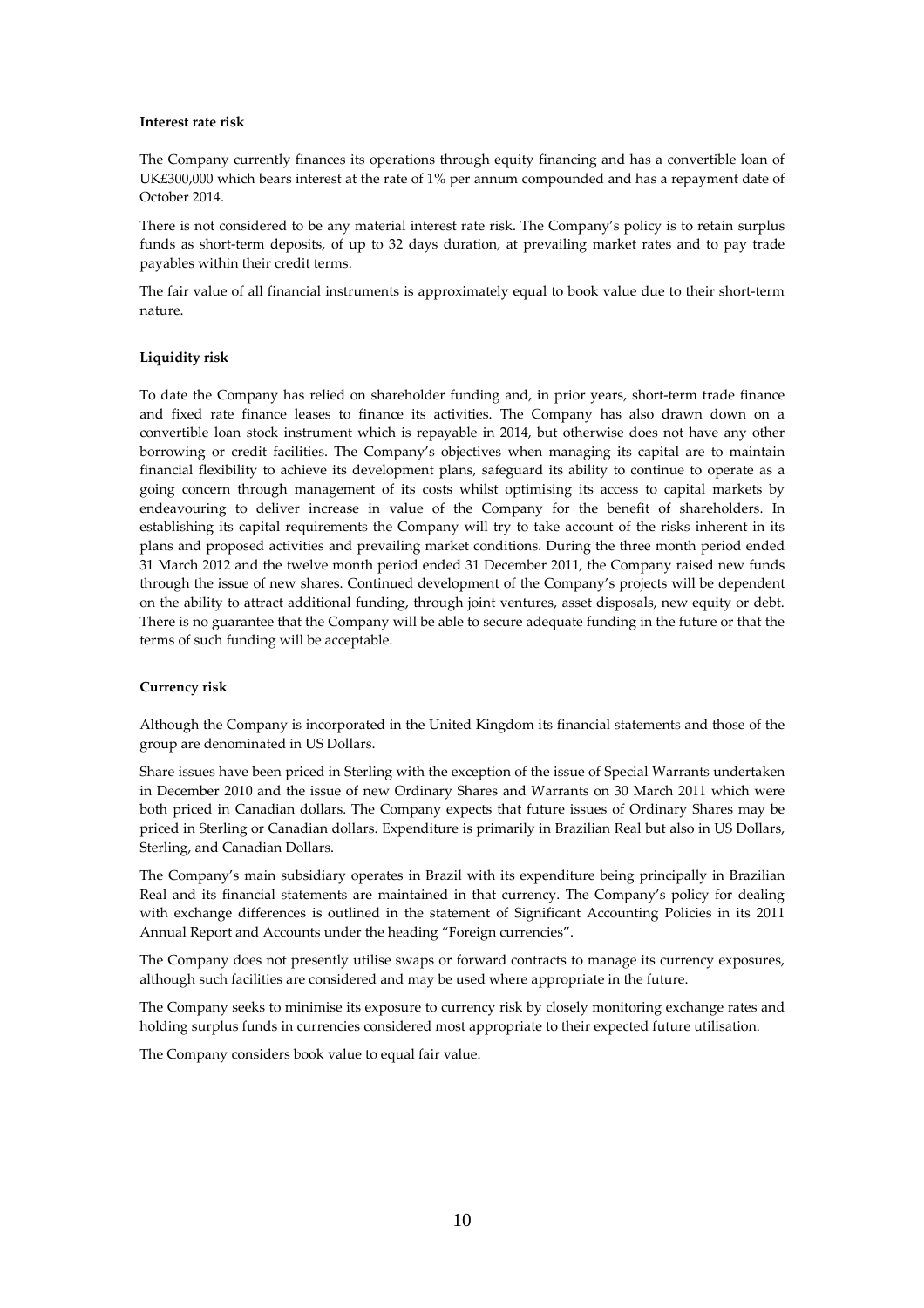The functional currency of the Company's operations is US Dollars, which is also the reporting currency. The Company's cash holdings at the balance sheet date were held in the following currencies:

|                   | 31 March  | 31 December |
|-------------------|-----------|-------------|
|                   | 2012      | 2011        |
|                   | \$        | \$          |
| US Dollar         | 1,630,411 | 439,739     |
| Canadian Dollar   | 282,080   | 586,986     |
| Sterling          | 1,434,294 | 245,742     |
| Australian Dollar | 2,440     | 134         |
| Brazilian Real    | 32,973    | 133,857     |
| Total             | 3,382,198 | 1,406,458   |

The cash is held at floating rates prevailing at the balance sheet date.

#### **Credit risk**

The Company's exposure to credit risk is limited to its cash and cash equivalents and trade and other receivables amounting to US\$4,150,350 as at 31 March 2012 (31 December 2011: US\$2,195,567). It is the Company's policy to only deposit surplus cash with financial institutions that hold good credit ratings and to provide credit in respect of receivables only with parties that themselves have good credit history or otherwise to hold some form of lien pending settlement.

## **Subsequent events**

There are no events to be reported subsequent to 31 March 2012.

## **Changes in accounting policies**

The Company has not adopted any standards or interpretations in advance of the required implementation dates. There has been no significant measurement impact on the consolidated financial statements from new standards or interpretations effective in 2012.

It is not anticipated that the adoption in the future of the new or revised standards or interpretations that have been issued by the International Accounting Standards Board will have a material impact on the Company's earnings or shareholders' funds.

#### **Off balance sheet arrangements**

As of the date of this Management's Discussion and Analysis, the Company does not have any offbalance sheet arrangements that have, or are reasonably likely to have, a current or future effect on the results of operations or financial condition of the Company, including, and without limitation, such considerations as liquidity and capital resources.

#### **Critical accounting estimates**

The preparation of financial statements requires management to make judgements and assumptions about the future in the use of accounting estimates. These will, by definition, seldom equal the related actual results and adjustments will consequently be necessary. Estimates are continually evaluated, based on experience and reasonable expectations of future events.

Accounting estimates are applied in determining the carrying values of significant assets and liabilities.

The estimates and underlying assumptions are reviewed on an on-going basis. Revisions to accounting estimates are recognised in the period in which the estimate is revised if the revision affects only that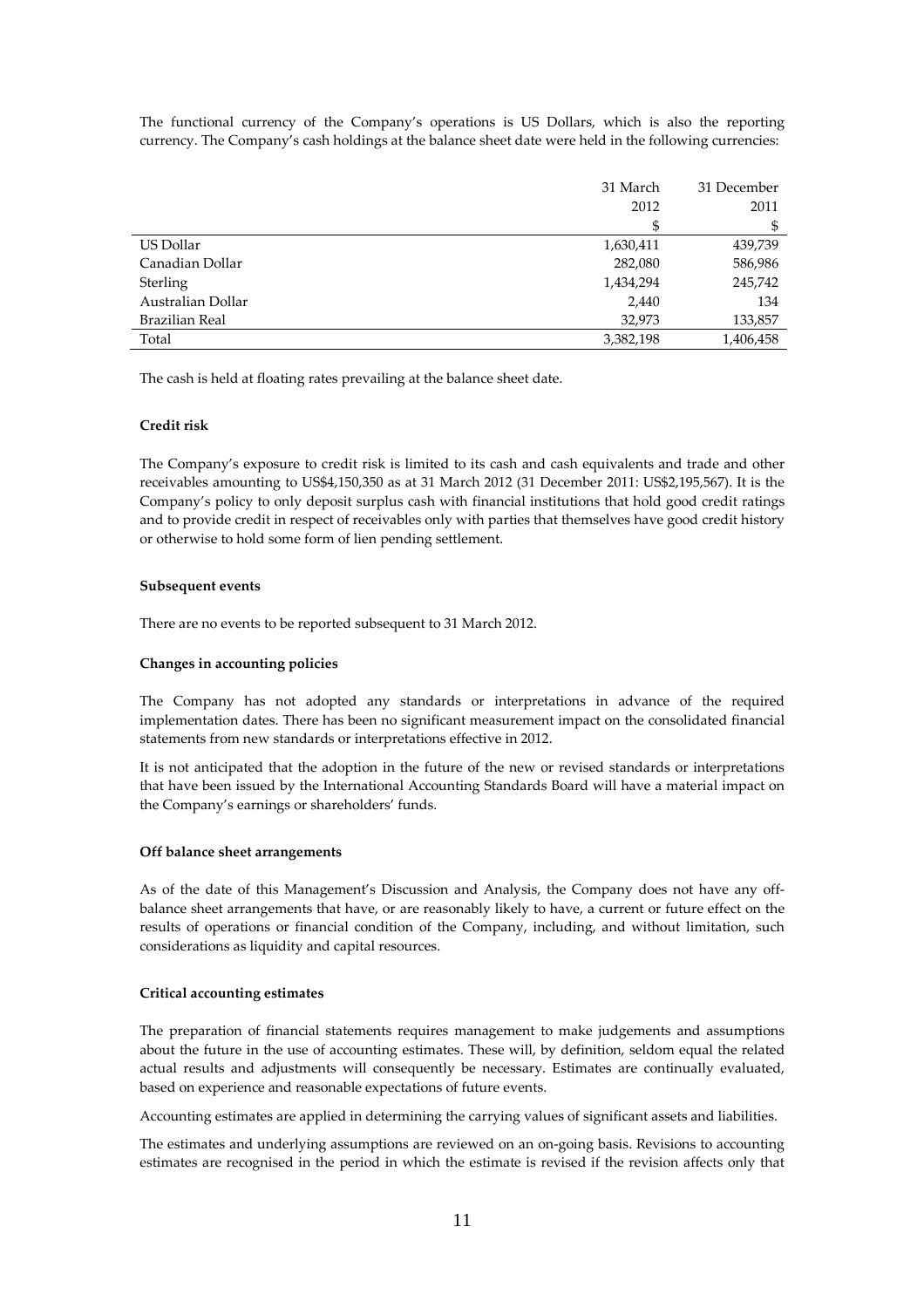period, or in the period of the revision and future periods if the revision affects both current and future periods.

The following are the critical judgements, apart from those involving estimations (see below), that management has made in the process of applying the entity's accounting policies and that have the most significant effect on the amounts recognised in financial statements.

## **Impairment of goodwill and other assets**

Determining whether goodwill is impaired requires an estimation of the value in use of the cash-generating units to which goodwill has been allocated. The value in use calculation requires the entity to estimate the future cash flows expected to arise from the cash-generating unit and a suitable discount rate in order to calculate present value.

The Group reviews the estimated useful lives of property, plant and equipment at the end of each annual reporting period. Further disclosure is provided in note 19 of the financial statements for the year ended 31 December 2011, regarding the key assumptions made in arriving at the value in use.

# **Provisions**

The Group reviews estimates of provisions for potential liabilities at the end of each reporting period where applicable taking into account the circumstances of the potential liability, the availability and confidence of information used to calculate the potential liability and where applicable past history regarding the actual liability incurred in similar situations.

#### **Disclosure controls and procedures**

The Chief Executive Officer and Chief Financial Officer have designed disclosure controls and procedures, or have caused them to be designed under their supervision, in order to provide reasonable assurance that:

- material information relating to the Company is made known to the Chief Executive Officer and Chief Financial Officer by others, particularly during the period in which the interim and annual filings are being prepared; and
- information required to be disclosed by the Company in its annual filings, interim filings or other reports filed or submitted by it under securities legislation is recorded, processed, summarised and reported within the time periods specified in securities legislation.

As at December 31, 2011, an evaluation was carried out, under the supervision of the Chief Executive Officer and Chief Financial Officer, of the design and operating effectiveness of the Company's disclosure controls and procedures. Based on this evaluation, the Chief Executive Officer and Chief Financial Officer concluded that the Company's disclosure controls and procedures were effective as at December 31, 2011.

#### **Internal controls over financial reporting**

The Chief Executive Officer and Chief Financial Officer have also designed internal controls over financial reporting, or have caused them to be designed under their supervision, in order to provide reasonable assurance regarding the reliability of financial reporting and the preparation of financial statements for external purposes in accordance with IFRS.

As at December 31, 2011, an evaluation was carried out, under the supervision of the Chief Executive Officer and Chief Financial Officer, of the design and operating effectiveness of the Company's internal controls over financial reporting. Based on this evaluation, the Chief Executive Officer and Chief Financial Officer concluded that the internal controls over financial reporting were effective as at December 31, 2011, using the criteria, having taking account of the size and nature of the Company, put forward by the Turnbull Guidance on best practice of Internal Controls for UK listed companies.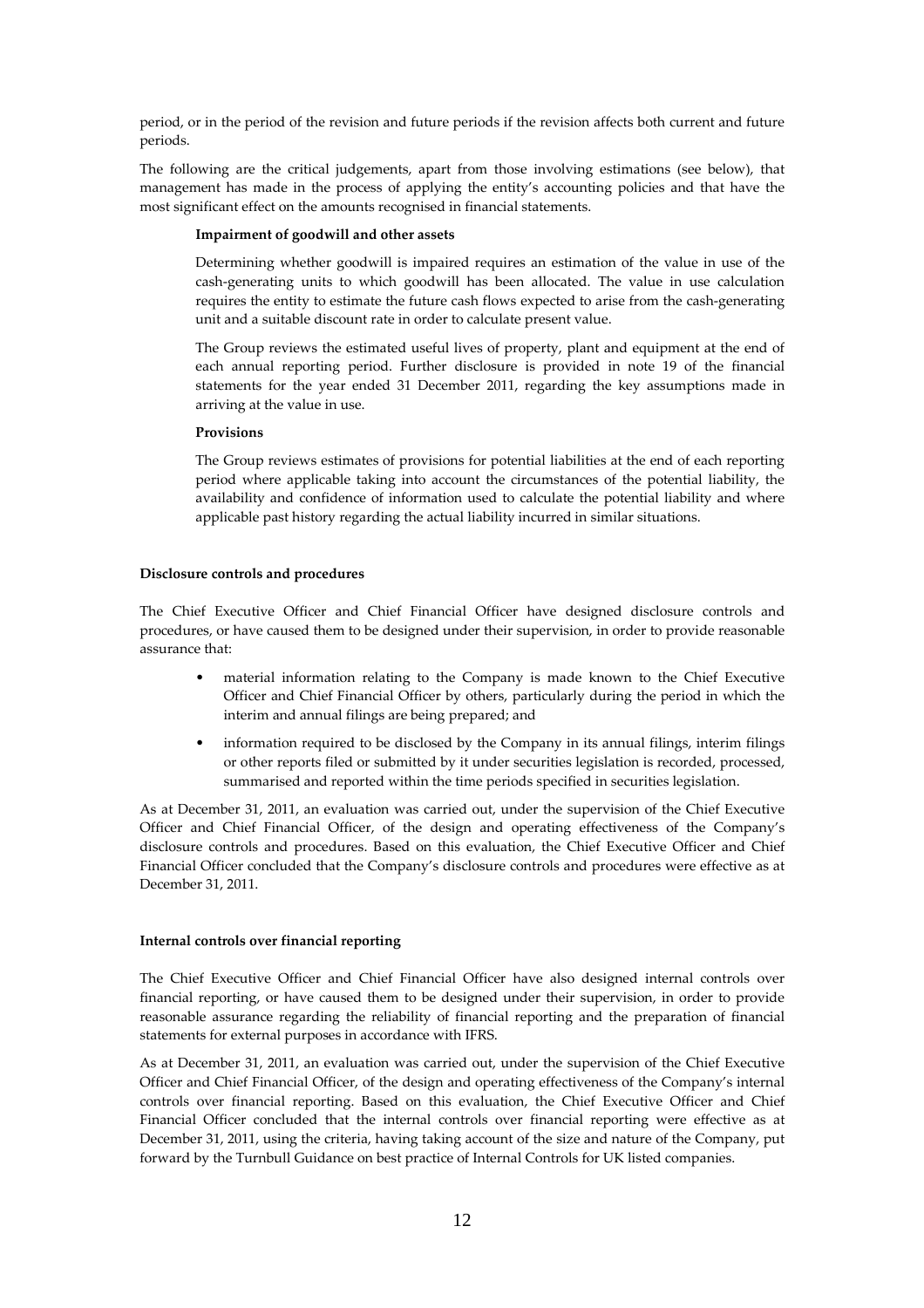The Company's management, including the Chief Executive Officer and the Chief Financial Officer, does not expect that its disclosure controls and internal controls over financial reporting will prevent or detect all errors and fraud. A cost effective system of internal controls, no matter how well conceived or operated, can provide only reasonable, not absolute, assurance that the objectives of the internal controls over financial reporting are achieved.

## **Changes in internal controls over financial reporting**

There have been no changes in the Company's internal controls over financial reporting during the period ended March 31, 2012 that have materially affected, or are reasonably likely to materially affect, the Company's internal controls over financial reporting.

## **Disclosure of outstanding share data**

The Company has an authorised capital of UK£30,000,000 comprised of 333,735,776 Ordinary Shares of 5 pence each and 140,139,065 Deferred Shares of 9.5 pence each.

The Company had the following Ordinary Shares, Deferred Shares, Stock Options and Warrants outstanding at 14 May 2012

| Ordinary Shares                           | 91,268,529  |
|-------------------------------------------|-------------|
| Stock Options                             | 6,020,785   |
| Tradeable Warrants                        | 9.535.000   |
| Other Warrants                            | 7.135.398   |
| Fully diluted ordinary shares outstanding | 113,959,712 |

The above table does not include 2,100,123 Ordinary Shares being the maximum number of Ordinary Shares that the Company calculates it would be obliged to issue in satisfaction of the Convertible Loan, being the principal owed of UK£300,000 and the accumulated interest over the life of the Convertible Loan of UK£15,018.42.

Fratelli Investments Limited holds 17,616,000 Ordinary Shares in the Company and 3,625,833 warrants. Following the placing of units on 24 January 2012 whereby Fratelli acquired 13,625,000 units, Fratelli has entered into an orderly marketing agreement on 24 January 2012, whereby Fratelli has agreed not to dispose of any of its shares in the Company (save in certain agreed circumstances) prior to 24 January 2013.

#### **Qualified persons statement**

*The technical information contained within this Management Discussion and Analysis has been reviewed and approved by Michael Hodgson, CEO of the Company. Mr Hodgson is an Economic Geologist by training with over 25 years' experience in the mining industry. He holds a BSc (Hons) Geology, University of London, a MSc Mining Geology, University of Leicester and is a Fellow of the Institute of Materials, Minerals and Mining and a Chartered Engineer of the Engineering Council of UK, recognising him as both a Qualified Person for the purposes of Canadian National Instrument 43-101 and by the AIM Guidance Note on Mining and Oil & Gas Companies dated June 2009.* 

#### **Cautionary statement on forward-looking information**

*This management's discussion and analysis contains "forward-looking information" (also referred to as "forwardlooking statements"*) which may include, but is not limited to, statements with respect to the future financial or *operating performance of the Company and its projects, the future price of gold or other metal prices, the estimation of mineral resources, the realization of mineral resource estimates, the timing and amount of estimated future production, costs of production, capital, operating and exploration expenditures, costs and timing of the development of new deposits, costs and timing of future exploration and/or exploitation, requirements for*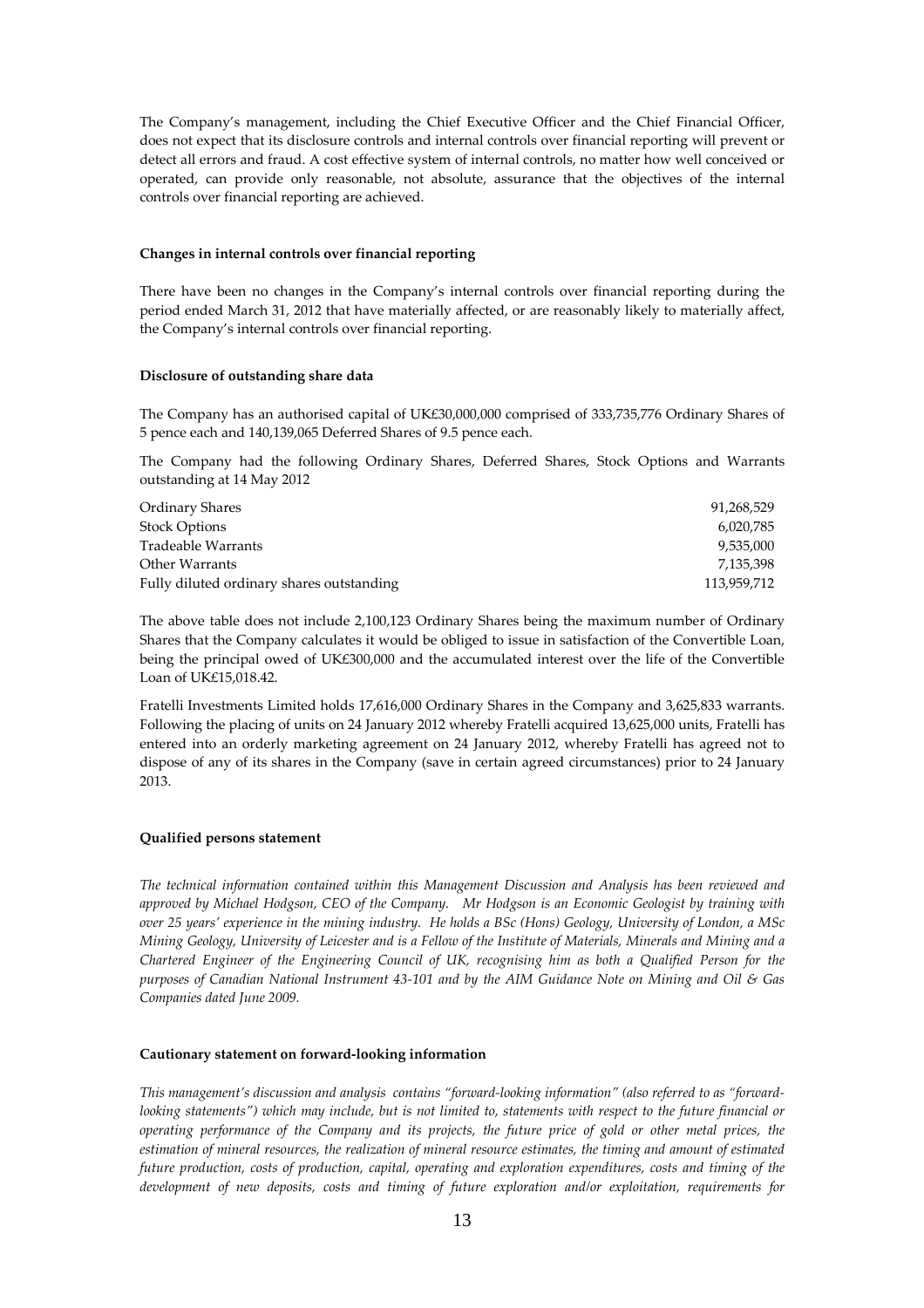*additional capital, government regulation of mining operations, environmental risks, reclamation expenses, title disputes or claims, limitations of insurance coverage and the timing and possible outcome of regulatory matters, and that reflects management's expectations regarding the Company's future growth, results of operations, performance and business prospects and opportunities. Often, but not necessarily always, the use of words such as "anticipate", "believe", "plan", "estimates", "expect", "intend", "budget", "scheduled", "forecasts" and similar expressions have been used to identify these forward-looking statements or variations (including negative variations) of such words and phrases, or statements that certain actions, events or results "may", "could", "would", "might" or "will" be taken, occur or be achieved. These statements reflect management's current beliefs and are based on information currently available to management. Except for statements of historical fact relating to the Company, information contained herein constitutes forward-looking statements, including any information as to the Company's strategy, plans or financial or operating performance. Forward-looking statements involve significant risks, uncertainties and assumptions and other factors that may cause the actual results, performance or achievements of the Company to be materially different from any future results, performance or achievements expressed or implied by the forward-looking statements. Important factors that could cause actual results to differ from these forward-looking statements include risks related to failure to define mineral resources, to convert estimated mineral resources to reserves, the grade and recovery of ore which is mined varying from estimates, future prices of gold and other commodities, capital and operating costs varying significantly from estimates, political risks arising from operating in Brazil, uncertainties relating to the availability and costs of financing needed in the future, changes in equity markets, inflation, changes in exchange rates, fluctuations in commodity prices, delays in the development of projects, conclusions of economic evaluations, changes in project parameters as plans continue to be refined, uninsured risks and other risks involved in the mineral exploration and development industry. A description of risk factors applicable to the Company can be found in the section "Risks and uncertainties" in this management's discussion and analysis. Although the forward-looking statements contained in this management's discussion and analysis are based upon what management believes to be reasonable assumptions, the Company cannot assure prospective purchasers that actual results will be consistent with these forward-looking statements. These forward-looking statements are made as of the date of this management's discussion and analysis, and the Company assumes no obligation to update or revise them to reflect new events or circumstances, except in accordance with applicable securities laws. There can be no assurance that forwardlooking statements will prove to be accurate, as actual results and future events could differ materially from those anticipated in such statements. Accordingly, readers should not place undue reliance on forward-looking statements.*

### **Risks and uncertainties**

**In addition to the other information set forth in this report, you should carefully consider the risk factors below which could materially affect the Company's business, financial condition and/or future results. These risks are not the only risks facing the Company. Additionally risk and uncertainties not currently known to the Company or that management currently deems to be immaterial, may also materially affect the Company's business, financial condition and/or future results.** 

#### *Future exploration at the Company's projects or elsewhere may not result in increased mineral resources.*

Mineral exploration involves significant risks over a substantial period of time, which even a combination of careful evaluation, experience and knowledge may not eliminate. Even if the Company discovers a valuable deposit of minerals, it may be several years before production is possible and during that time it may become economically unfeasible to produce those minerals. There is no assurance that current or future exploration programs will result in any new economically viable mining operations or yield new resources to replace and expand current resources.

*There is no guarantee that the Company's applications for exploration licences will be granted on a timely basis or at all or that the existing exploration licences of the Company can be renewed or converted into mining licences. In addition, there can be no assurances that title to any of the Company's mineral properties will not be challenged or disputed.* 

There is no guarantee that any application for additional exploration licenses may be granted by the Departamento Nacional do Produçăo Mineral ("DNPM"). The DNPM may refuse any application.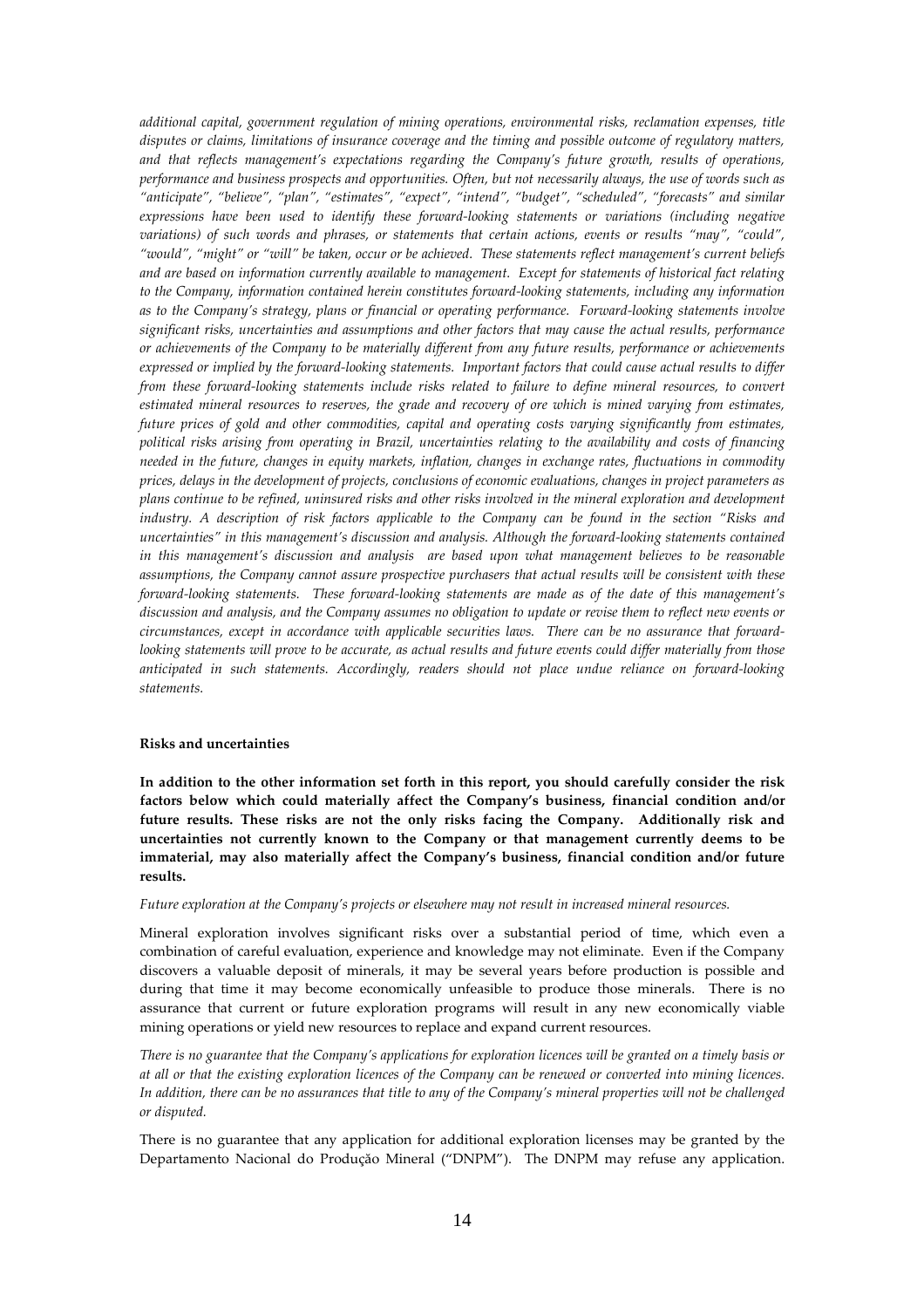Persons may object to the granting of any exploration license and the DNPM may take those objections into consideration when making any decision on whether or not to grant a license.

If and when exploration licenses are granted, they will be subject to various standard conditions including, but not limited to, prescribed license conditions. Any failure to comply with the expenditure conditions or with any other conditions, on which the licenses are held, can result in license forfeiture. Generally, the licenses are granted for a term of three years and further renewal of an exploration license is at the discretion of the DNPM and on such conditions as the DNPM may in its discretion impose. Renewal conditions may include increased expenditures and work commitments or compulsory relinquishment of areas of the licenses comprising the Company's properties. The failure of the DNPM to renew the Company's exploration licences or the imposition of new conditions or the inability to meet those conditions may adversely affect the operations, financial position and/or performance of the Company.

Title to, and the area of, mineral concessions may be disputed. Although the Company believes it has taken reasonable measures to ensure proper title to its properties, there is no guarantee that title to any of its properties will not be challenged or impaired.

*The exploration and development of the Company's properties, including continuing exploration and development projects, and the construction of mining facilities and commencement of mining operations, will require substantial additional financing.* 

Failure to obtain sufficient financing will result in a delay or indefinite postponement of exploration, development or production on any or all of the Company's properties or even a loss of a property interest. Additional financing may not be available when needed or, if available, the terms of such financing might not be favourable to the Company and might involve substantial dilution to existing shareholders. Failure to raise capital when needed would have a material adverse effect on the Company's business, financial condition and results of operations.

#### *The Company faces numerous exploration, development and operating risks.*

The exploration for and development of mineral deposits involves significant risks which even a combination of careful evaluation, experience and knowledge may not eliminate. Whilst the discovery of an ore body may result in substantial rewards, few properties that are explored are ultimately developed into producing mines. Major expenses may be required to locate and establish mineral reserves, to develop metallurgical processes and to construct mining and processing facilities at a particular site. It is impossible to ensure that the exploration or development programs planned by the Company will result in a profitable commercial mining operation. Whether a mineral deposit will be commercially viable depends on a number of factors, some of which are: the particular attributes of the deposit, such as size, grade and proximity to infrastructure; metal prices that are highly cyclical; and government regulations, including regulations relating to prices, taxes, royalties, land tenure, land use, importing and exporting of minerals and environmental protection. The exact effect of these factors cannot be accurately predicted, but the combination of these factors may result in the Company not receiving an adequate return on invested capital.

There is no certainty that the expenditures made by the Company towards the search and evaluation of mineral deposits will result in discoveries of commercial quantities of ore.

# *The Company is considered to be a development stage company and although it generated revenue from mining operations in the past continuous commercial operations have been discontinued. There can be no assurance that the Company will re-commence commercial production, generate any revenues or be able to operate profitably.*

The development of the Company's properties will require the commitment of substantial resources to complete exploration programs and to bring the properties into commercial production. There can be no assurance that the Company will be profitable in the future. The Company's operating expenses and capital expenditures may increase in subsequent years as needed consultants, personnel and equipment associated with advancing exploration, development and commercial production of its properties are added. The amounts and timing of expenditures will depend on the progress of on-going development, the results of consultants' analysis and recommendations, the rate at which operating losses are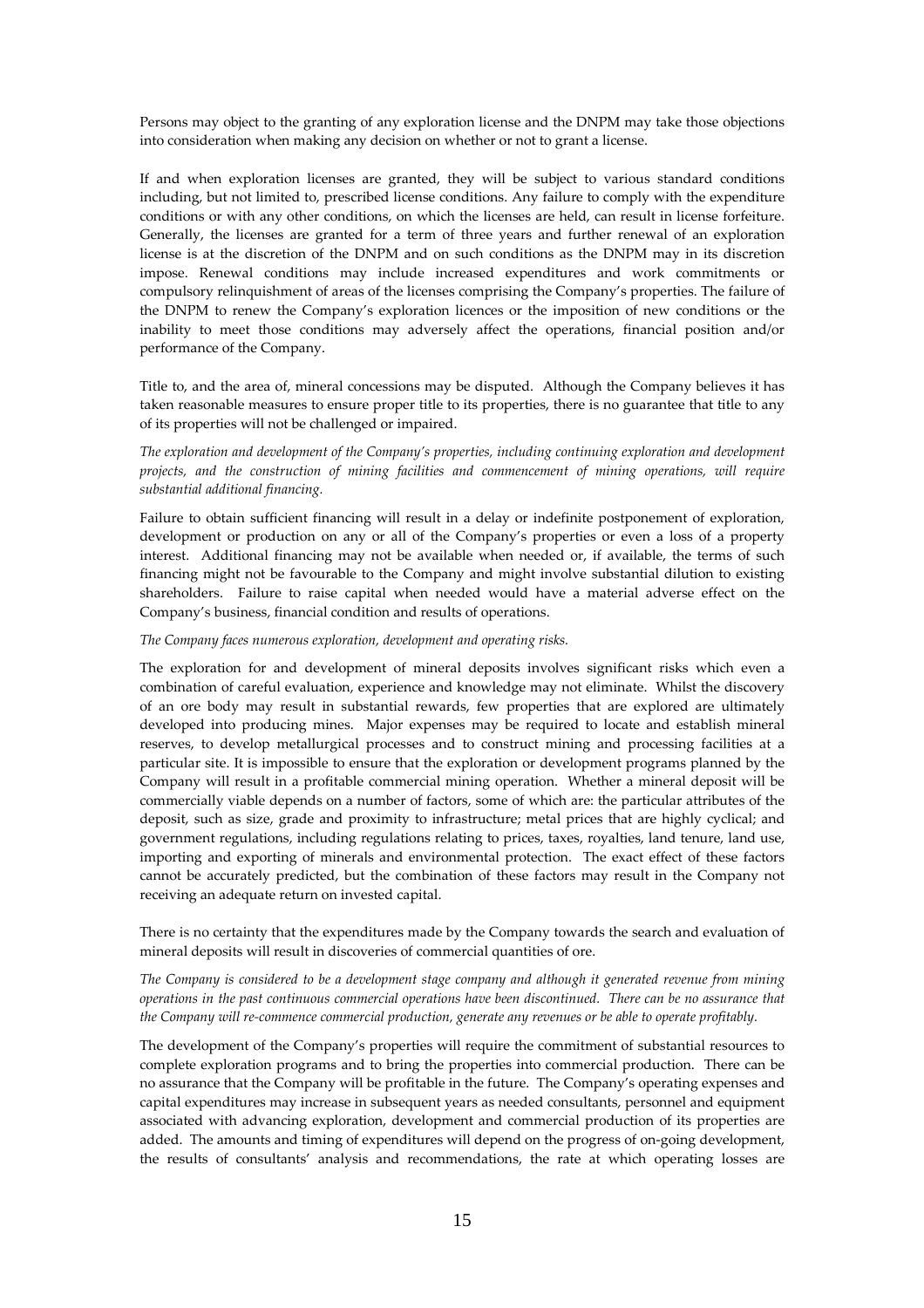incurred, the execution of any joint venture agreements with strategic partners, the Company's acquisition of additional properties and other factors, some of which are beyond the Company's control.

# *If mineral resource estimates are not accurate, production may be less than estimated which would adversely affect the Company's financial condition and result of operations.*

Mineral resource estimates are imprecise and depend on geological analysis based partly on statistical inferences drawn from drilling, and assumptions about operating costs and metal prices, all of which may prove unreliable. The Company cannot be certain that the resource estimates are accurate and cannot guarantee that it will recover the indicated quantities of metals if commercial production is commenced. Future production could differ dramatically from such estimates for the following reasons: mineralization or formations at the properties could be different from those predicted by drilling, sampling and similar examinations; declines in the market price of gold may render the mining of some or all of the resources uneconomic; and the grade of ore may vary significantly from time to time and the Company cannot give any assurances that any particular quantity of metal will be recovered from the resources.

The occurrence of any of these events may cause the Company to adjust the resource estimates or change its mining plans, which could negatively affect the Company's financial condition and results of operation.

# *The Company's exploration and development properties may not be successful and are highly speculative in nature.*

Exploration for gold is highly speculative in nature. The Company's exploration activities in Brazil involve many risks, and success in exploration is dependent upon a number of factors including, but not limited to, quality of management, quality and availability of geological expertise and the availability of exploration capital. The Company cannot give any assurance that its current or future exploration efforts will result in the discovery of a mineral reserve or new or additional mineral resources, the expansion of current resources or the conversion of mineral resources to mineral reserves.

As well, mineral deposits, even though discovered, may be insufficient in quantity and quality to return a profit from production. The marketability of minerals acquired or discovered by the Company may be affected by additional factors which are beyond the control of the Company and which cannot be accurately predicted, such as market fluctuations, the proximity and capacity of milling facilities, mineral markets, processing equipment and other factors, which may make a mineral deposit unprofitable to exploit.

The Company's mineral properties are in the exploration stage and are without known bodies of mineral reserves, although a mineral resource has been established at the Jardim do Ouro Project. Development of such properties will only follow upon obtaining satisfactory exploration results and the completion of feasibility or other economic studies.

# *The risks and hazards associated with mining and processing may increase costs and reduce profitability in the future.*

Mining and processing operations involve many risks and hazards, including among others: environmental hazards; mining and industrial accidents; metallurgical and other processing problems; unusual and unexpected rock formations; flooding and periodic interruptions due to inclement or hazardous weather conditions or other acts of nature; mechanical equipment and facility performance problems; and unavailability of materials, equipment and personnel. These risks may result in: damage to, or destruction of, the Company's properties or production facilities; personal injury or death; environmental damage; delays in mining; increased production costs; asset write downs; monetary losses; and legal liability.

The Company cannot be certain that its insurance will cover the risks associated with mining or that it will be able to obtain or maintain insurance to cover these risks at affordable premiums. The Company might also become subject to liability for pollution or other hazards against which it cannot insure or against which the Company may elect not to insure because of premium costs or other reasons. Losses from such events may increase costs and decrease profitability.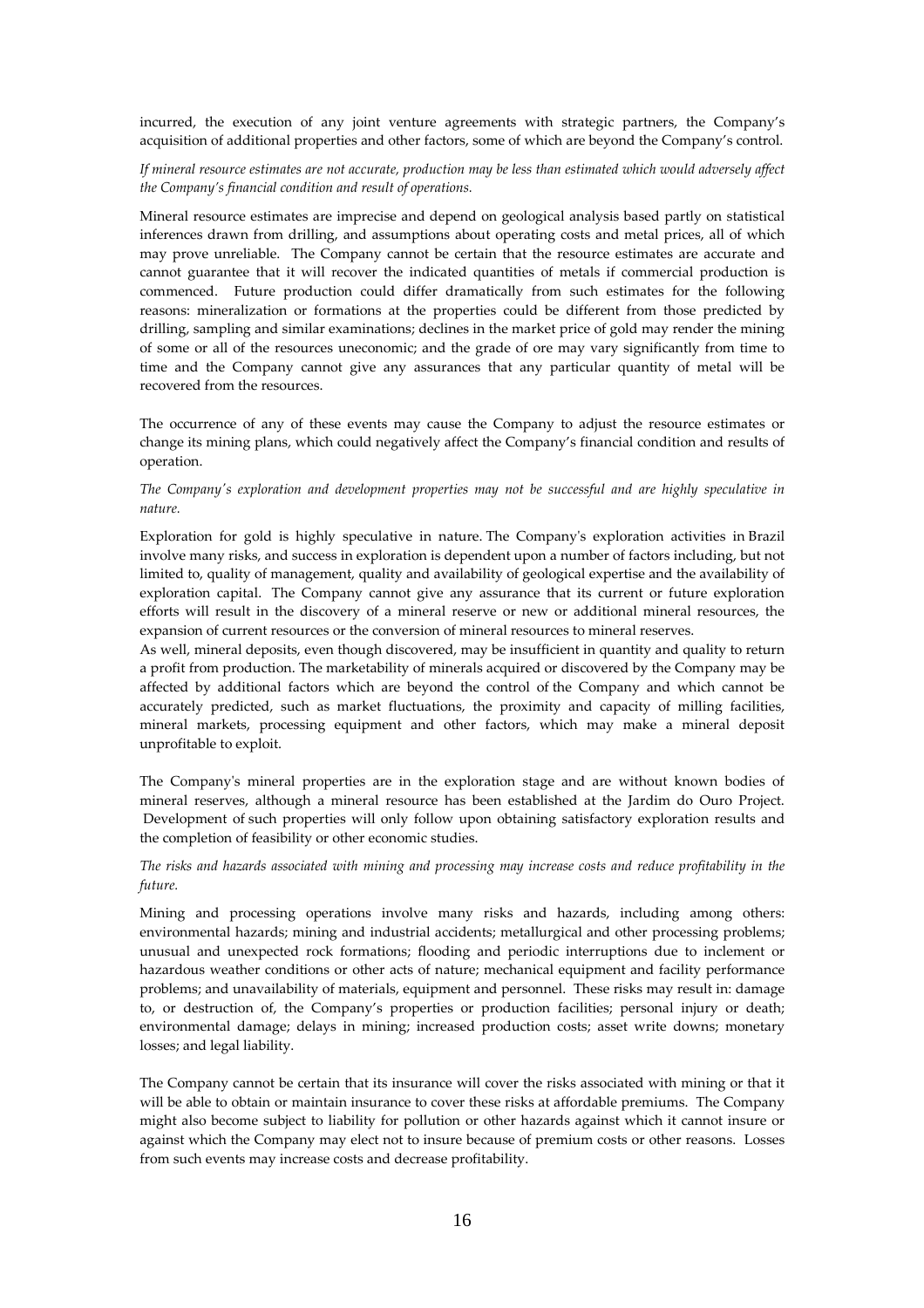*The Company may experience higher costs and lower revenues than estimated due to unexpected problems and delays.* 

New mining operations often experience unexpected problems during the development and start-up phases and such problems can result in substantial delays in reaching commercial production. Delays in construction or reaching commercial production in connection with the Company's development of its mines would increase its operating costs and delay revenue growth.

*The Company's vulnerability to changes in metal prices may cause its share price to be volatile and may affect the Company's operations and financial results.* 

If the Company commences production, the profitability of the Company's operations will be dependent upon the market price of mineral commodities. Metal prices fluctuate widely and are affected by numerous factors beyond the control of the Company. The level of interest rates, the rate of inflation, the world supply of mineral commodities and the stability of exchange rates can all cause significant fluctuations in prices. Such external economic factors are in turn influenced by changes in international investment patterns, monetary systems and political developments. The price of mineral commodities has fluctuated widely in recent years and future price declines could cause commercial production to be impracticable, thereby having a material adverse effect on the Company's business, financial condition and results of operations. Furthermore, reserve calculations and life-of-mine plans using significantly lower metal prices could result in material write-downs of the Company's investment in mining properties and increased amortization, reclamation and closure charges. In addition to adversely affecting the Company's reserve estimates and its financial condition, declining commodity prices can impact operations by requiring a reassessment of the feasibility of a particular project. Such a reassessment may be the result of a management decision or may be required under financing arrangements related to a particular project. Even if the project is ultimately determined to be economically viable, the need to conduct such a reassessment may cause substantial delays or may interrupt operations until the reassessment can be completed.

*The Company is subject to extensive environmental legislation and the costs of complying with these regulations may be significant. Changes in environmental legislation could increase the costs of complying with applicable regulations and reduce levels of production.* 

All phases of the Company's operations are subject to environmental regulation in Brazil. There is no assurance that existing or future environmental regulation will not materially adversely affect the Company's business, financial condition and results of operations.

Environmental legislation relating to land, air and water affects nearly all aspects of the Company's operations. This legislation requires the Company to obtain various operating licenses and also imposes standards and controls on activities relating to exploration, development and production. The cost of obtaining operating licenses and abiding by standards and controls on its activities may be significant. Further, if the Company fails to obtain or maintain such operating licenses or breaches such standards or controls imposed on its activities, it may not be able to continue its operations in its usual manner, or at all, or the Company may be subject to fines or other claims for remediation which may have a material adverse impact on its operations or financial results. While the Company is unaware of any existing material environmental liabilities, it cannot guarantee that no such liabilities currently exist or will occur in the future.

Changes in environmental laws, new information on existing environmental conditions or other events may increase future compliance expenditures or otherwise have a negative effect on the Company's financial condition and results of operations. In addition to existing requirements, it is expected that other environmental regulations will likely be implemented in the future with the objective of further protecting human health and the environment. Some of the issues expected to be under future review by environmental agencies include reducing or stabilising air emissions, mine reclamation and restoration, and water quality. Other changes in environmental legislation could have a negative effect on production levels, product demand, product quality and methods of production and distribution. The complexity and breadth of these issues make it difficult for the Company to predict their impact. The Company anticipates capital expenditures and operating expenses will increase as a result of compliance with the introduction of new and more stringent environmental regulations. Failure to comply with environmental legislation may result in the issuance of clean up orders, imposition of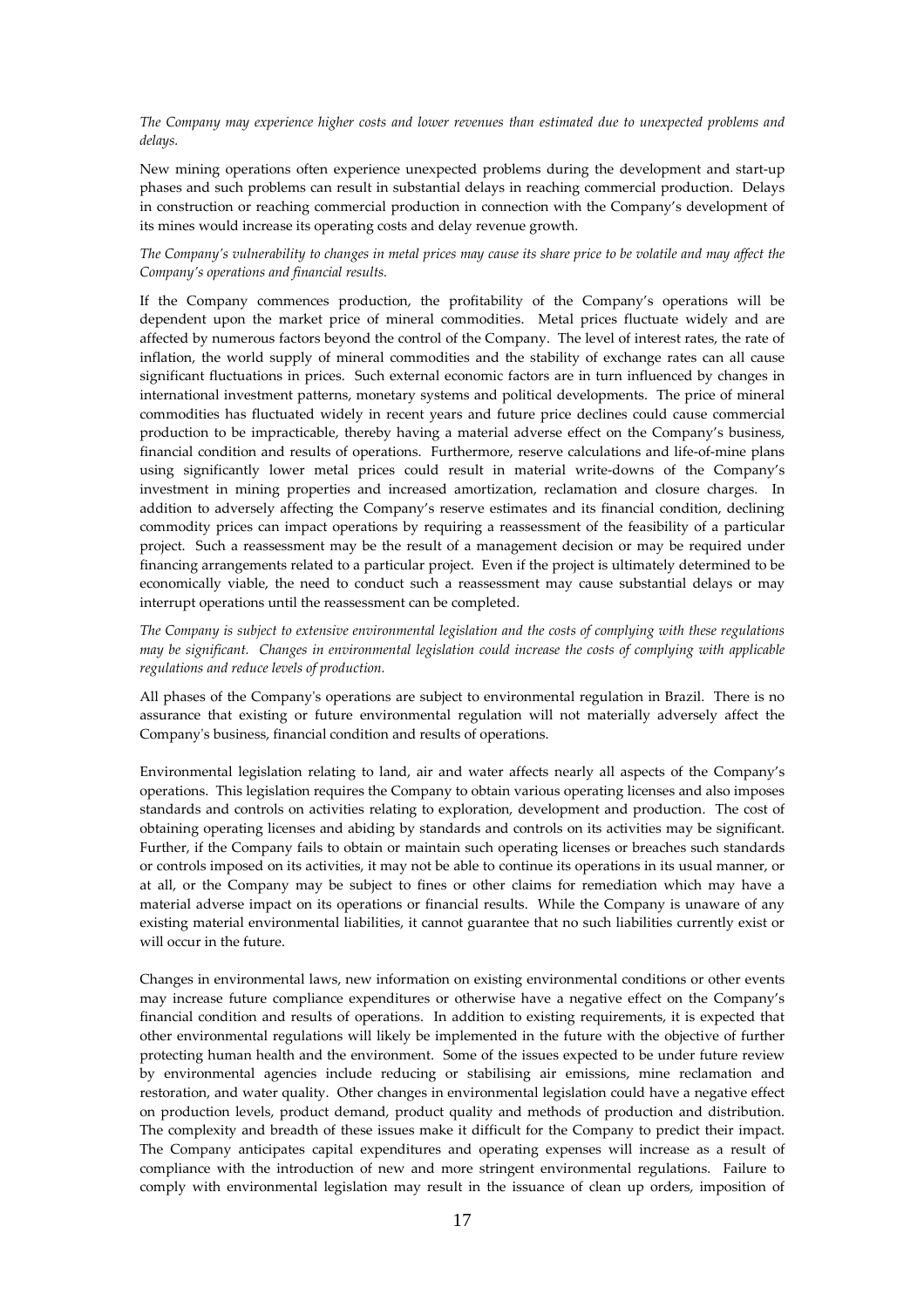penalties, liability for related damages and the loss of operating permits. While the Company believes it is now in material compliance with existing environmental legislation, it cannot give assurances that it will at all future times be in compliance with all federal and state environmental regulations or that steps to bring the Company into compliance would not have a negative effect on its financial condition and results of operations.

Government approvals and permits are currently, or may in the future be, required in connection with the Company's operations. To the extent such approvals are required but are not granted, the Company may be curtailed or prohibited from proceeding with planned exploration or development of mineral properties.

## *Currency fluctuations may affect the costs of doing business and results of operations.*

Currency fluctuations may affect the Company's costs and the Company has not entered into any derivative financial instruments to hedge such fluctuations. The Company pays for goods and services in Canadian Dollars, U.S. Dollars, British Pound Sterling and Brazilian Real and the Company receives the proceeds of financings in Canadian Dollars and British Pound Sterling. As a result of the use of these different currencies, the Company is subject to foreign currency fluctuations. Foreign currencies are affected by a number of factors that are beyond the control of the Company. These factors include economic conditions in the relevant country and elsewhere and the outlook for interest rates, inflation and other economic factors. Adverse fluctuations in the relative value of these currencies could materially and adversely affect the Company's results of operation and financial position.

# *Compliance with current and future government regulations may cause the Company to incur significant costs and slow its growth.*

The Company's activities are subject to extensive Brazilian laws and regulations governing matters relating to occupational health, labour standards, prospecting, exploration, production, exports and taxes. Compliance with these and other laws and regulations could require the Company to make significant capital outlays which may slow its growth by diverting its financial resources. The enactment of new adverse regulations or regulatory requirements or more stringent enforcement of current regulations or regulatory requirements may increase costs, which could have an adverse effect on the Company. The Company cannot give assurances that it will be able to adapt to these regulatory developments on a timely or cost effective basis. Violations of these regulations and regulatory requirements could lead to substantial fines, penalties or other sanctions.

The Company is currently subject to 3 known claims under Brazilian labour legislation by former employees in respect of alleged unpaid compensation. The average monthly salary of the claimants was below R\$8,000 while the claims range between R\$6,000 and R\$177,000. The total of current claims is R\$264,000. Based on previous experience, it is the Company's belief that settlement will be no more than 15% of the claimed figure and will be settled in instalments over a 12 to 18 month period. Notwithstanding this, it is not currently expected that there could be material adverse impact on the financial condition of the Company if some or all of the foregoing labour claims are successful or are not settled on the basis anticipated by the Company.

# *The Company is required to obtain and renew governmental permits and licences in order to conduct mining operations, which is often a costly and time-consuming process.*

In the ordinary course of business, the Company will be required to obtain and renew governmental permits and licenses for the operation and expansion of existing operations or for the commencement of new operations. Obtaining or renewing the necessary governmental permits is a complex and timeconsuming process. The duration and success of the Company's efforts to obtain and renew permits and licenses are contingent upon many variables not within its control including the interpretation of applicable requirements implemented by the permitting or licensing authority. The Company may not be able to obtain or renew permits and licenses that are necessary to its operations, or the cost to obtain or renew permits and licenses may exceed what the Company expects. Any unexpected delays or costs associated with the permitting and licensing process could delay the development or impede the operation of the Company's projects, which could adversely affect the Company's revenues and future growth.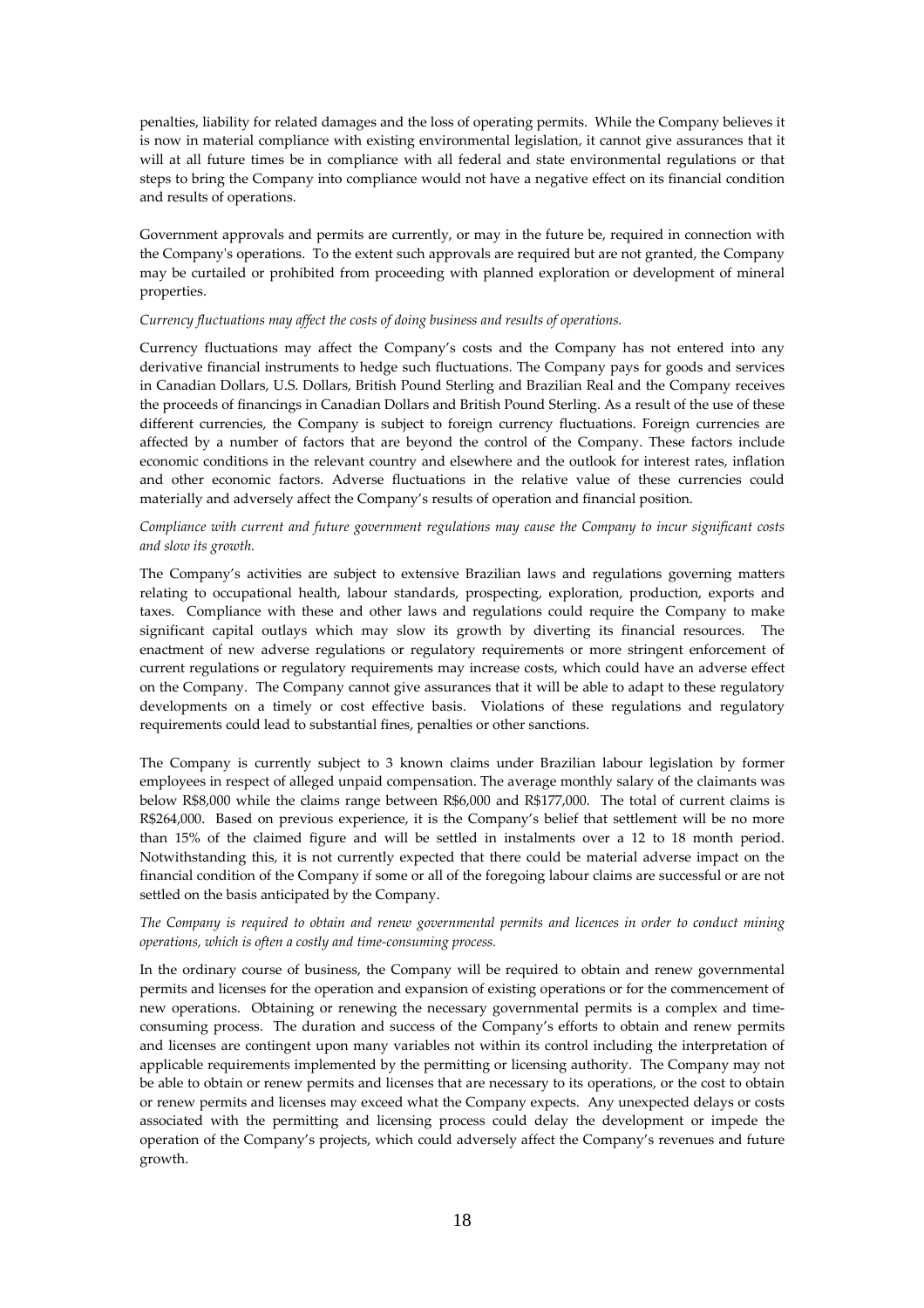## *The Company's operations are conducted in Brazil and, as such, the Company's operations are exposed to various levels of political, economic and other risks and uncertainties.*

These risks and uncertainties vary from time to time and include, but are not limited to: terrorism; hostage taking; military repression; extreme fluctuations in currency exchange rates; high rates of inflation; labour unrest; the risks of war or civil unrest; expropriation and nationalization; renegotiation or nullification of existing concessions, licences, permits and contracts; illegal mining; changes in taxation policies; restrictions on foreign exchange and repatriation; and changing political conditions, currency controls and governmental regulations that favour or require the awarding of contracts to local contractors or require foreign contractors to employ citizens of, or purchase supplies from, a particular jurisdiction.

Changes, if any, in mining or investment policies or shifts in political attitude in Brazil may adversely affect the Company's operations or profitability. Operations may be affected in varying degrees by government regulations with respect to, but not limited to, restrictions on production, price controls, export controls, currency remittance, income and other taxes, expropriation of property, foreign investment, maintenance of claims, environmental legislation, land use, land claims of local people, water use and mine safety. Failure to comply strictly with applicable laws, regulations and local practices relating to mineral right applications and tenure, could result in loss, reduction or expropriation of entitlements, or the imposition of additional local or foreign parties as joint venture partners with carried or other interests. The occurrence of these various factors and uncertainties cannot be accurately predicted and could have an adverse effect on the Company's operations or profitability.

*The Company is a holding company that conducts operations through foreign subsidiaries and substantially all of its assets are held in such entities.* 

Any limitation on the transfer of cash or other assets between the parent corporation and such entities, or among such entities, could restrict the Company's ability to fund its operations efficiently. Any such limitations, or the perception that such limitations may exist now or in the future, could have an adverse impact on the Company's valuation and stock price.

*Mining, processing, development and exploration activities depend, to one degree or another, on adequate infrastructure.* 

Reliable roads, bridges, power sources and water supply are important determinants, which affect capital and operating costs. Unusual or infrequent weather phenomena, sabotage, government or other interference in the maintenance or provision of such infrastructure could adversely affect the Company's operations, financial condition and results of operations.

*If the Company loses key personnel or is unable to attract and retain additional personnel, the Company's mining operations and prospects could be harmed.* 

Recruiting and retaining qualified personnel is critical to the Company's success. The number of persons skilled in the acquisition, exploration and development of mining properties is limited and competition for such persons is intense. As the Company's business activity grows, additional key financial, administrative and mining personnel as well as additional operations staff will be required. Although the Company believes it will be successful in attracting, training and retaining qualified personnel, there can be no assurance of such success. If the Company is not successful in attracting, training and retaining qualified personnel, the efficiency of operations may be affected.

*The mining industry is intensely competitive in all of its phases and the Company competes with many companies possessing greater financial and technical resources than itself.* 

Competition in the precious metals mining industry is primarily for mineral rich properties that can be developed and produced economically; the technical expertise to find, develop, and operate such properties; the labour to operate the properties; and the capital for the purpose of funding such properties. Many competitors not only explore for and mine precious metals, but conduct refining and marketing operations on a global basis. Such competition may result in the Company being unable to acquire desired properties, to recruit or retain qualified employees or to acquire the capital necessary to fund its operations and develop its properties. Existing or future competition in the mining industry